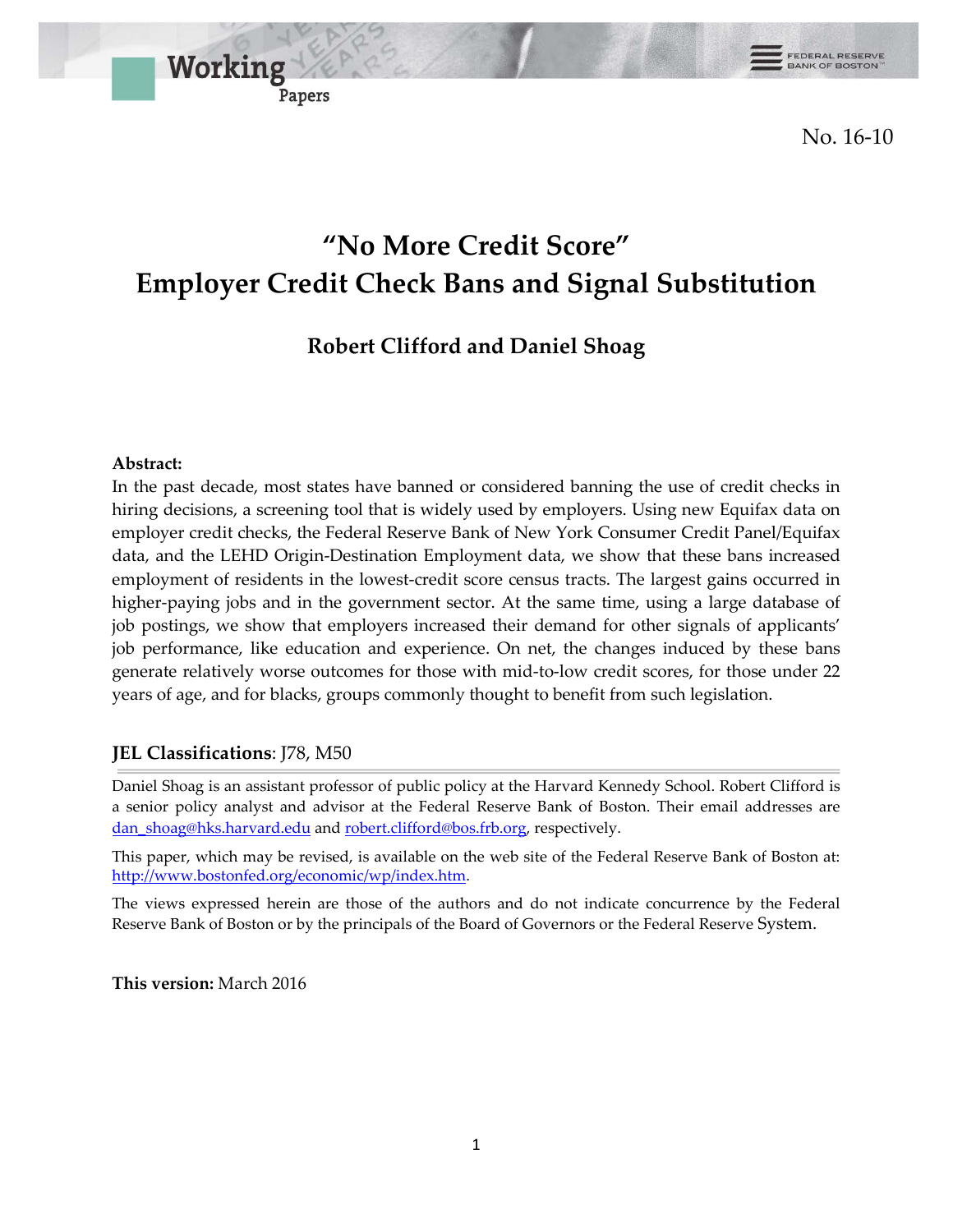## **I. Introduction**

The use of credit information for employment screening has increased significantly over the last two decades (see Figure 1). Industry surveys indicate that such screening is used by 47 percent of employers (Society for Human Resource Management 2012). This screening tool has come under fire, though, by politicians and community groups that claim it unfairly penalizes minority and other vulnerable applicants (Traub 2013). In response to these fears, a number of state governments have passed laws restricting the use of credit information by employers. The first of these laws was passed in Washington in 2007, and, as of this writing, 10 states and three municipalities have such laws on the books. Thirty-one other states have considered similar laws. This practice has come under scrutiny at the federal level as well. For example, the Equal Employment Opportunity Commission recently noted in a discussion letter, "if an employer's use of credit information disproportionately excludes African-American and Hispanic candidates, the practice would be unlawful unless the employer could establish that the practice is needed."[1](#page-1-0)

Although employer credit checks are now pervasive and state and local bans on the use of credit information have become increasingly popular, little research has been done to date on their economic impact.<sup>[2](#page-1-1)</sup> In this paper, we explore this impact using data from the Federal Reserve Bank of New York Consumer Credit Panel/Equifax. These data contain a 5 percent random sample that is representative of all individuals in the United States who have a credit history and whose credit file includes the individual's social security number. This large dataset allows us to measure properties of the credit score distribution for extremely detailed geographies like census tracts and blocks. We pair this credit information with data on employment outcomes for these geographies from the LEHD Origin-Destination Employment

<span id="page-1-0"></span><sup>&</sup>lt;sup>1</sup>"Title VII: Employer Use of Credit Checks," March 9, 2010. EEOC Office of Legal Counsel informal discussion letter. Washington, DC: Equality Employment Opportunity Commission. Available at: <http://www.eeoc.gov/eeoc/foia/letters/2010/titlevii-employer-creditck.html>

<span id="page-1-1"></span><sup>2</sup> For examples of research on the economic impact of pre-hiring credit checks see Bryan and Palmer (2012) and Weaver (2015).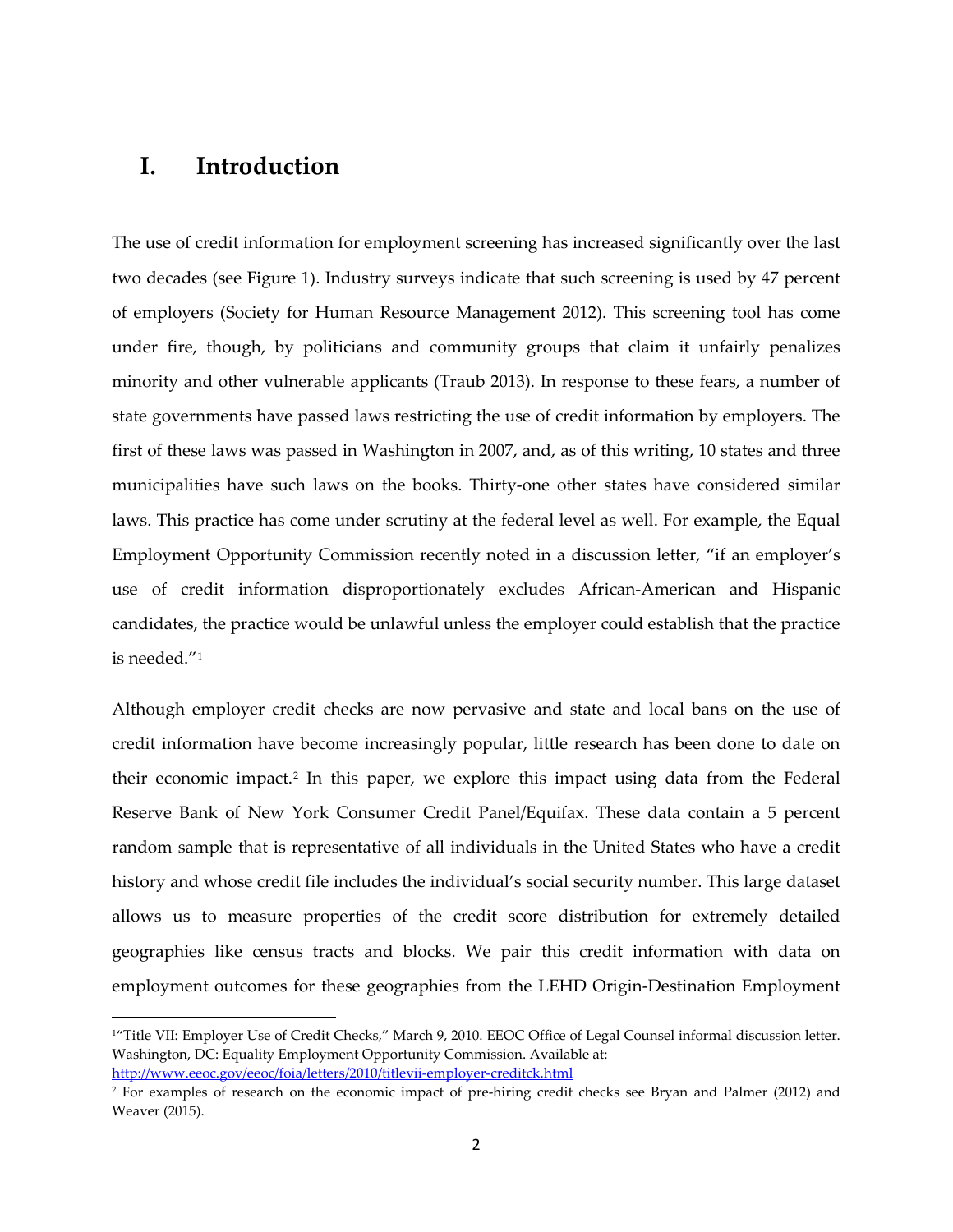Statistics (LODES), described in Section II below. By comparing outcomes across tracts—and within tracts, across employment destinations—we are able to measure the relative impact of these laws on low-credit score populations.

We find, robustly, that these bans raised employment in low-credit score census tracts. Our baseline specifications indicate that low-credit score tracts (for example, those with an average credit score below 620) saw employment increase by roughly 1.9–3.3 percent. The origindestination nature of the LODES data enables us to cleanly identify this effect by exploiting *within* tract-year variation in employment destinations. These gains, in percentage terms, were in relatively higher-paying jobs. Across industries, employers in the public sector were most affected by these bans, followed by those in transportation and warehousing, information, and in-home services. This pattern makes sense, as both compliance and previous use of credit score information in hiring are likely to have been high in the public sector and in highly regulated industries, such as transportation and information, which often provide employees access to secure facilities, goods, customers' residences, and private information. Employment in construction and food services declined among residents of low-credit score tracts following these bans, as people shifted to better-paying jobs. As expected, employment in the financial sector, which is typically exempt from these bans, was unaffected by the introduction of these laws.

Although employment increased in the lowest-credit score tracts following a ban, we find that these increases were mirrored by relative employment declines in mid-to-low credit score tracts (for example, those with average scores between 630 and 650). Using new data on 74 million online job postings collected by Burning Glass Technologies, we rationalize this finding by exploring employer experience and education requirements for new hires. A larger fraction of jobs in low-credit score areas began requiring college degrees and prior work experience following a ban on credit screening. This is important evidence of substitution across signals by employers. To our knowledge, this is the first demonstration of signal substitution in this large a context.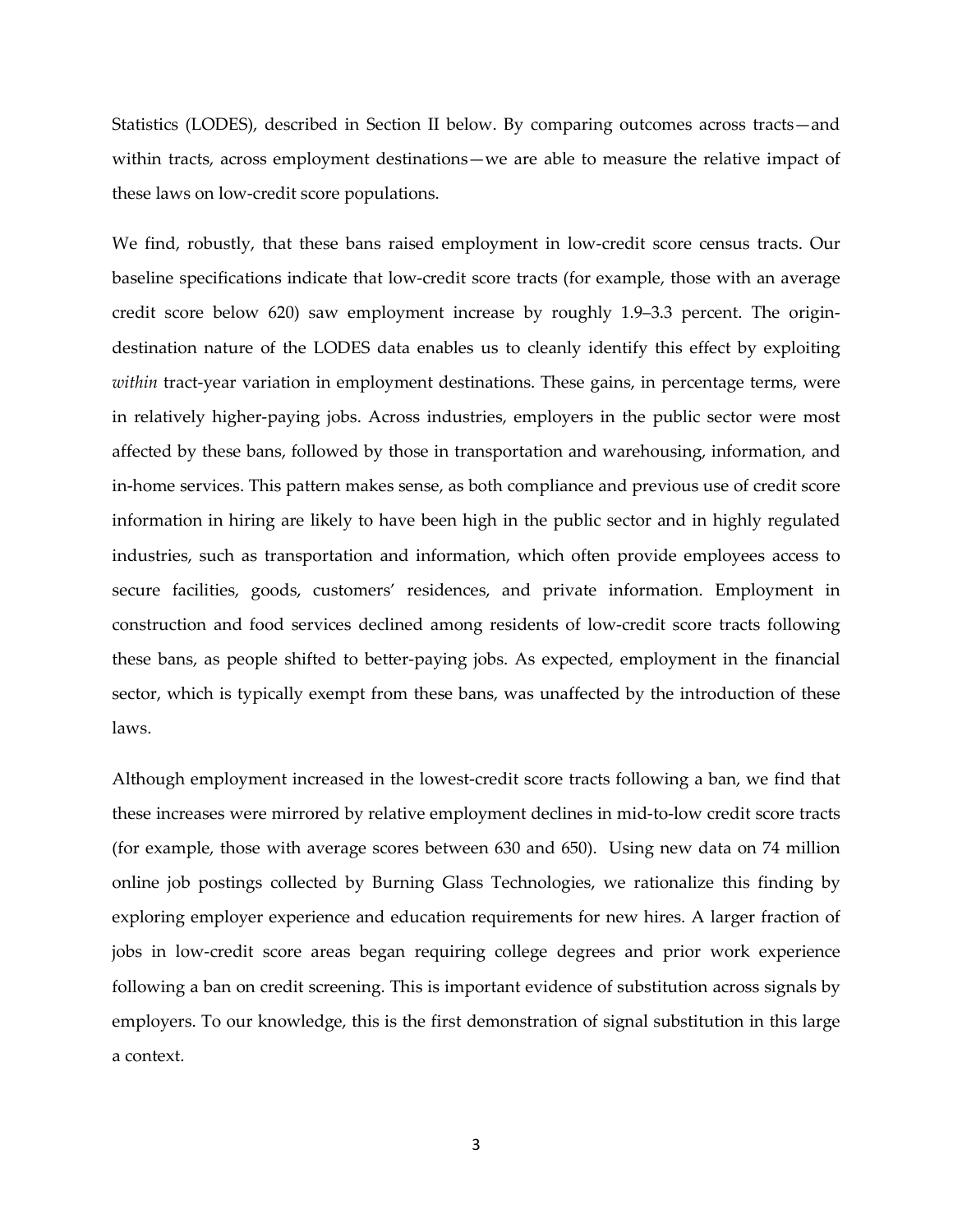To explore the net impact of these bans on minority populations, we used data from the American Community Survey Integrated Public Use Micro Data. We compared labor market outcomes for blacks in states with and without bans, relative to prior trends and conditional on individual controls. We find that the introduction of a ban is associated with a 1 percentage point increase in the likelihood of being unemployed for prime-age blacks compared with the contemporaneous change for whites. Thus, it appears that the prohibition of credit screening and the increased emphasis on other signals may actually, relatively, *harm* minority applicants.

This paper contributes to an important empirical literature on signals in employer screening. Several studies (Bertrand and Mullainathan 2004, Kroft, Lange, and Notowidigdo 2013, Correll, Benard, and Paik 2007) have demonstrated the importance of implicit signals like race, work history, and family status, in experimental contexts. Fewer studies have looked at the availability of such signals and their equilibrium effects in a non-experimental context. Seminal papers in that vein include Autor and Scarborough (2008) and Wozniak (2015). Both papers demonstrate that some signals that seem to penalize minority applicants—a retail personality quiz and drug screening, respectively—actually may not do so in equilibrium. Relatedly, Holzer, Raphael, and Stoll (2006) shows that employers who check criminal records are more likely to hire blacks, although Finlay (2009) finds that people without criminal records from high-incarceration demographic groups do not have better labor market outcomes with increased testing. Adams (2004) provides evidence that legislation prohibiting the use of age by employers raises employment for older workers, and Goldin and Rouse (2000) shows that eliminating gender signals increases employment for women among musicians[.3](#page-3-0) Finally, Modestino, Shoag, and Ballance (2015a, 2015b) show, using similar job vacancy data from Burning Glass Technologies, that employer demands for signals like education and experience are sensitive to labor market conditions.

Relative to this literature, our paper makes three central contributions. First, it provides a cleanly identified estimate of the impact of an economically important screening ban that has

 $\overline{\phantom{a}}$ 

<span id="page-3-0"></span><sup>&</sup>lt;sup>3</sup> Another related literature looks at the elimination of race as a signal in the admissions process. Yagan (2012) finds that eliminating race as an explicit signal had a large impact on law school admission, and Belasco, Rosinger, and Hearn (2014) shows that schools with optional SAT submission policies are less diverse than other schools.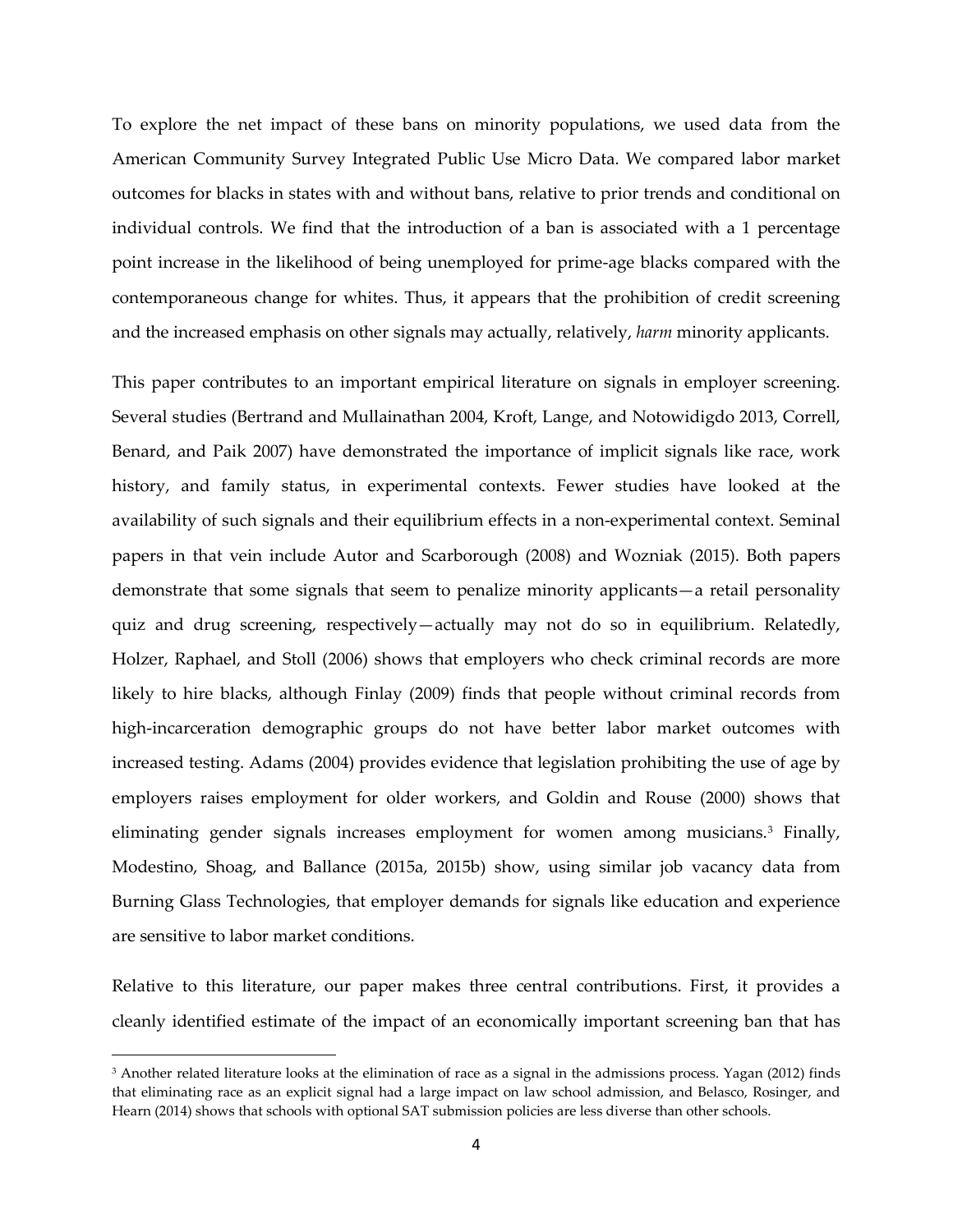not been studied previously in the literature. Second, the paper provides some of the first evidence of large-scale *signal substitution* by employers and confirms that this substitution has disparate impact across demographic groups. Lastly, the paper provides an empirical framework for convincingly identifying the impact of state and local labor laws that target attributes that cannot be easily linked at the individual level, like credit scores. Many labor market laws—like those prohibiting criminal background checks or those dealing with mental health issues—fall into this category, and the origin-destination identification framework described here has the potential to be useful in these situations.

Our paper also contributes to a growing literature on credit scores themselves, the information they contain, and their potential racial bias. Iyer et al. (2015) shows that credit score information is correlated with non-quantifiable signals of borrower quality, including appearance. Cohen-Cole (2011) shows that lenders treat credit scores differently in heavily black areas. Finally, several papers have shown that while credit scores differ across racial groups, these scores nevertheless contain information about creditworthiness not captured by demographic characteristics. (Avery, Brevoort, and Canner 2012, Board of Governors 2007).

The paper proceeds as follows. Section II provides a brief description of the Consumer Credit Panel, LODES, and Burning Glass data, along with summary statistics on tract-level outcomes. It also briefly describes the theoretical framework underlying our empirical analysis. Section III describes the central identification strategies and estimates the baseline relationship between credit bans and employment in low-credit score tracts. Section IV explores the impact of these bans on outcomes by industry and wage range. Using the Burning Glass data, Section V introduces estimates that assess the impact of bans on education and experience requirements. Section VI outlines our empirical approach for estimating minority outcomes following a ban, using data from the American Community Survey, and Section VI concludes.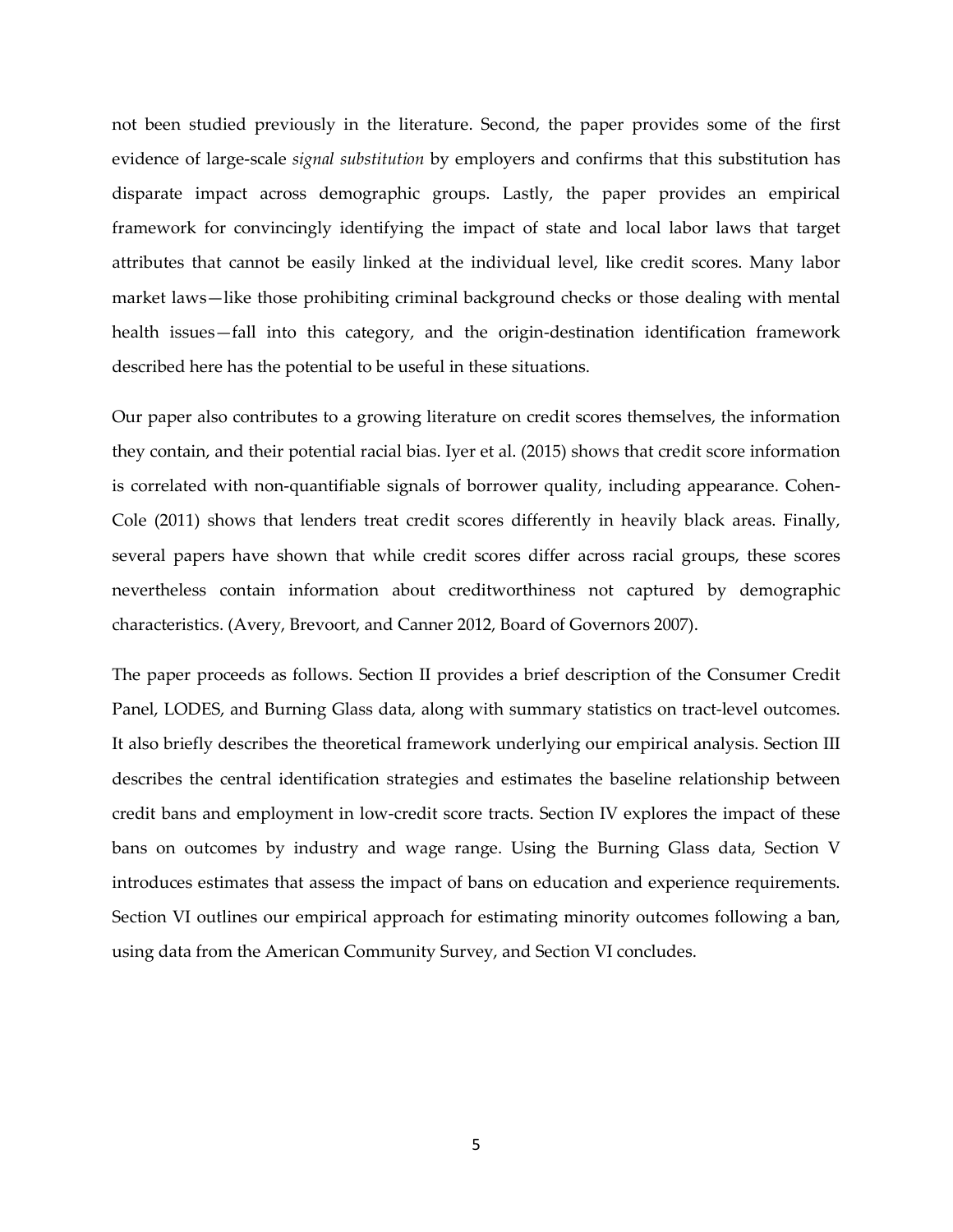## **II. Data and Theoretical Framework**

This paper uses five different datasets, described briefly immediately below. These are the following: Equifax Employer Credit Checks data, the Federal Reserve Bank of New York Consumer Credit Panel/Equifax (CCP), the LEHD Origin-Destination Employment Statistics (LODES), Burning Glass Technologies Labor/Insight Data (BGT), and data from the National Conference of State Legislatures. Additionally, although the theoretical motivation for our analysis is relatively straightforward, we also briefly sketch the model underpinning our analysis at the end of this section.

#### *Equifax Employer Credit Checks*

In order for employers to obtain a credit file for a job applicant, they must request such information from a credit bureau. The inquiries remain on a credit bureau file for up to two years as "soft" inquiries, meaning that they do not impact the credit score of the applicant. Equifax, one of the major credit bureaus in the United States, handles requests from employers for prospective employees' credit profiles. Equifax provided us the total number of employer credit checks listed on their credit files in the month of November, by state of residence, for 2009 through 2014. These totals from Equifax represent the total number of inquiries on their files as of November of each respective year and not the total number of credit files with inquiries, as a credit file with multiple employer credit inquiries is counted multiple times. Additionally, as one of the three major credit bureaus, Equifax has information only on employers that used Equifax services for such inquiries and does not know when or how often other credit bureaus were used to conduct such inquiries. Thus, while we cannot study absolute changes in the number of employer checks, we can measure relative changes over time in the number of credit checks performed by Equifax.

#### *Federal Reserve Bank of New York Consumer Credit Panel/Equifax (CCP)*

The CCP provides detailed quarterly data on a panel of U.S. consumers from 1999 through the present. The unique sampling design used to obtain these data provides a random, nationally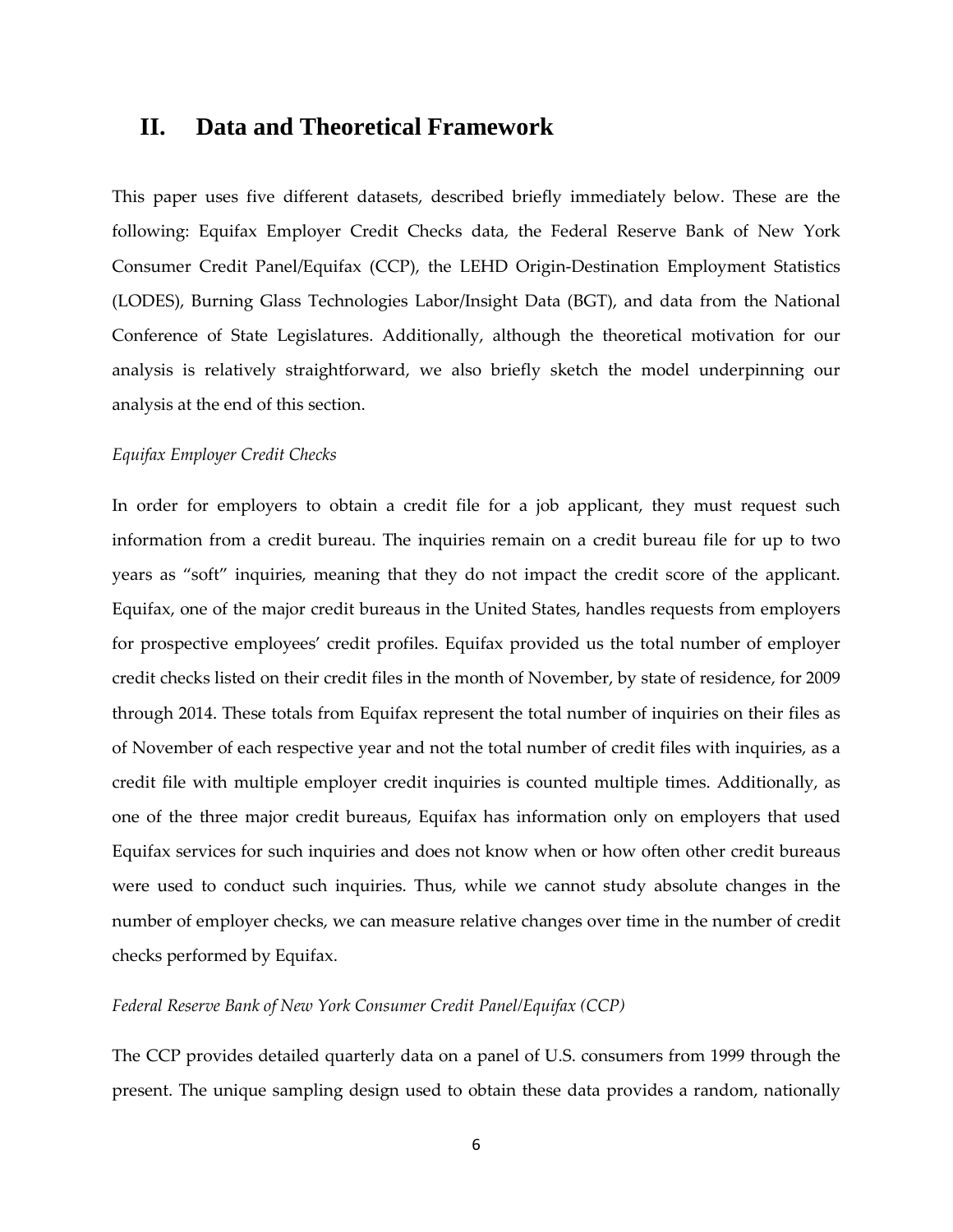representative 5 percent sample of U.S. consumers who have both a credit report and social security number, as well as the members of their households. The dataset can be used to calculate national and regional aggregate measures of individual- and household-level credit profiles at very refined geographic levels (census blocks and tracts). In addition to housingrelated debts (mortgages, home equity lines of credit), these data include credit card debt and auto and student loans. The panel also offers the opportunity to gain new insights into the extent and nature of the heterogeneity of debt and delinquencies across individuals and households (see Lee and Van der Klaauw 2010 for further information).

#### *The LEHD Origin-Destination Employment Statistics (LODES)*

 $\overline{\phantom{a}}$ 

The LODES data, which report employment counts at detailed geographies that can be matched to the CCP, are produced by the U.S. Census Bureau, using an extract of the Longitudinal Employer Household Dynamics (LEHD) data. State unemployment insurance reporting and account information and federal worker earnings records provide information on employment location for covered jobs and residential information for workers. The state data, covering employers in the private sector and state and local government, account for approximately 95 percent of wage and salary jobs. LODES are published as an annual cross-section from 2002 onwards, with each job having a workplace and residence dimension. These data are available for all states, save Massachusetts.[4](#page-6-0)

For LODES, a place of work is defined by the physical or mailing address reported by employers in the Quarterly Census of Employment and Wages.<sup>[5](#page-6-1)</sup> The residence location for workers in LODES is derived from federal administrative records. LODES uses noise infusion and small-cell imputation methods to protect workplace job counts, and synthetic data methods to protect the residential location of job holders. The protection of workplace counts uses the same procedure as Quarterly Workforce Indicators, namely, multiplying job counts by

<span id="page-6-0"></span><sup>4</sup> Other states have failed to supply data for some years: the data are unavailable for Arizona and Mississippi for 2004 and for New Hampshire and Arkansas for 2003.

<span id="page-6-1"></span><sup>&</sup>lt;sup>5</sup> The Quarterly Census of Employment and Wages (QCEW) is a cooperative program involving the Bureau of Labor Statistics of the U.S. Department of Labor and the State Employment Security Agencies. The QCEW publishes a quarterly count of employment and wages reported by employers; the count covers 98 percent of U.S. jobs and is available at the county, MSA, state, and national levels by industry.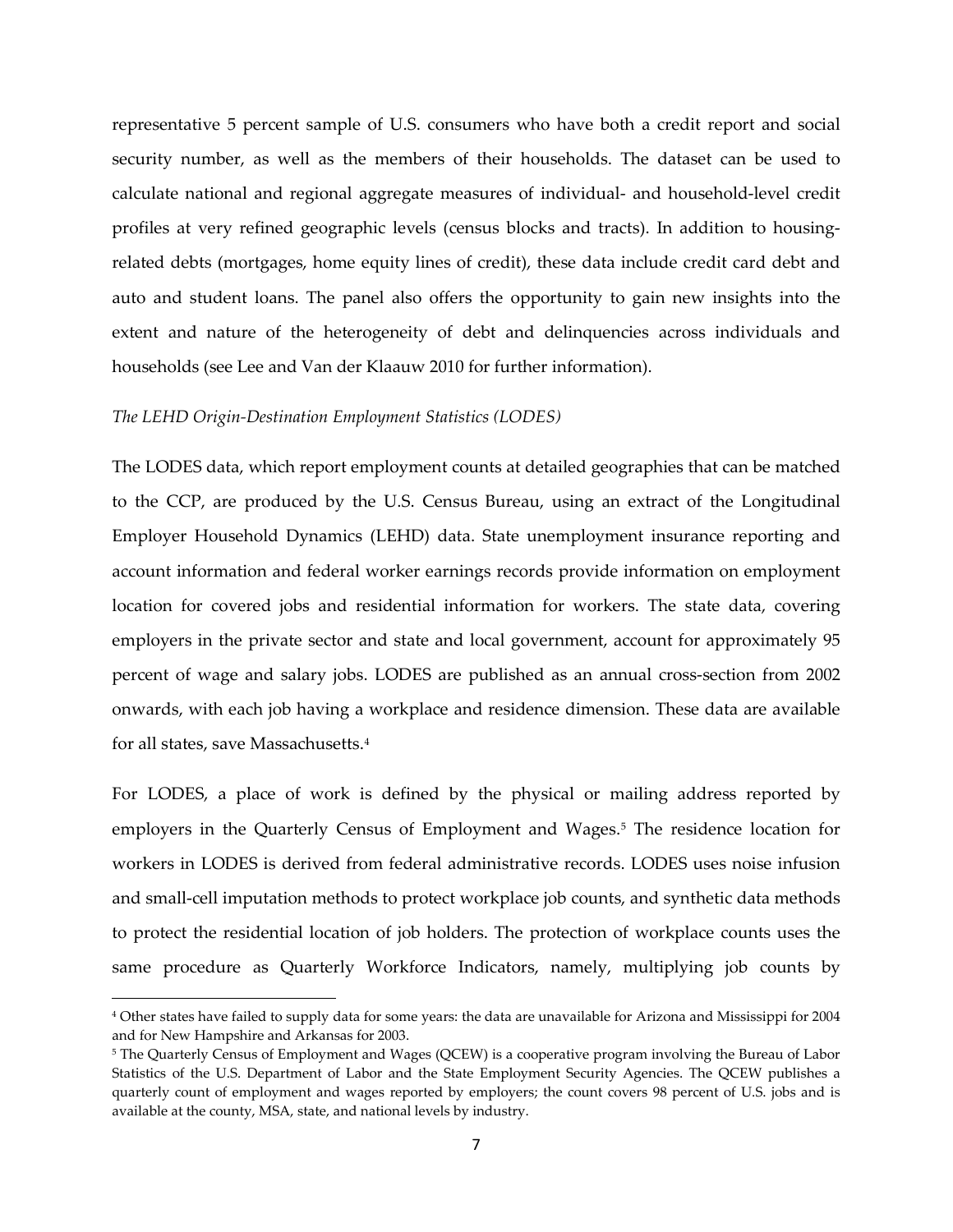randomly generated "fuzz factors" specific to each employer and establishment.<sup>[6](#page-7-0)</sup> This coarsening of the residence information always occurs at least to the level of census tracts, which is why we restrict ourselves to this level of refinement or larger in our analysis. Further explanation of this process can be found in Graham, Kutzbach, and McKenzie (2014). This extra noise is intentionally random and is injected into our dependent variable—meaning that while it might inflate our standard errors, it should not bias our results.

#### *Burning Glass Technologies Labor/Insight Data (BGT)*

Burning Glass Technologies (BGT) is one of the leading vendors of online job ads data. Their Labor/Insight analytical tool contains detailed information on more than seven million current online job openings that are updated daily from over 40,000 sources, including job boards, newspapers, government agencies, and employer sites[.7](#page-7-1) The data are collected via a web crawling technique that uses computer programs called "spiders" to browse online job boards and other web sites and systematically parse the text of each job ad into usable data elements. BGT mines over 70 job characteristics from free-text job postings, including employer name, location, job title, occupation, number of years of experience requested, and level of education required or preferred by the employer. These data allow geographical analysis of occupation-level labor demand by education and experience levels.

The collection process employed by BGT provides a robust representation of hiring, including job activity posted by small employers. The process follows a fixed schedule, "web crawling" a pre-determined basket of websites that is carefully monitored and updated to include the most current and complete set of online postings. BGT has developed algorithms to eliminate duplicate ads for the same job posted on both an employer website and on a large job board, by identifying a series of identically parsed variables across job ads, such as location, employer, and job title. In addition, to avoid large fluctuations over time, BGT places more

 $\overline{\phantom{a}}$ 

<span id="page-7-0"></span><sup>6</sup> The Quarterly Workforce Indicators are generated from federal and state administrative data on employers and employees combined with core U.S. Census Bureau censuses and surveys to produce a rich, quarterly dataset that tracks employment, hires, separations, job creation and destruction, and wages for stable employees and new hires. The Census Bureau draws a random fuzz factor from each establishment to produce random noise. [http://lehd.ces.census.gov/doc/technical\\_paper/tp-2006-02.pdf](http://lehd.ces.census.gov/doc/technical_paper/tp-2006-02.pdf)

<span id="page-7-1"></span><sup>7</sup> Se[e http://www.burning-glass.com/](http://www.burning-glass.com/) for more details.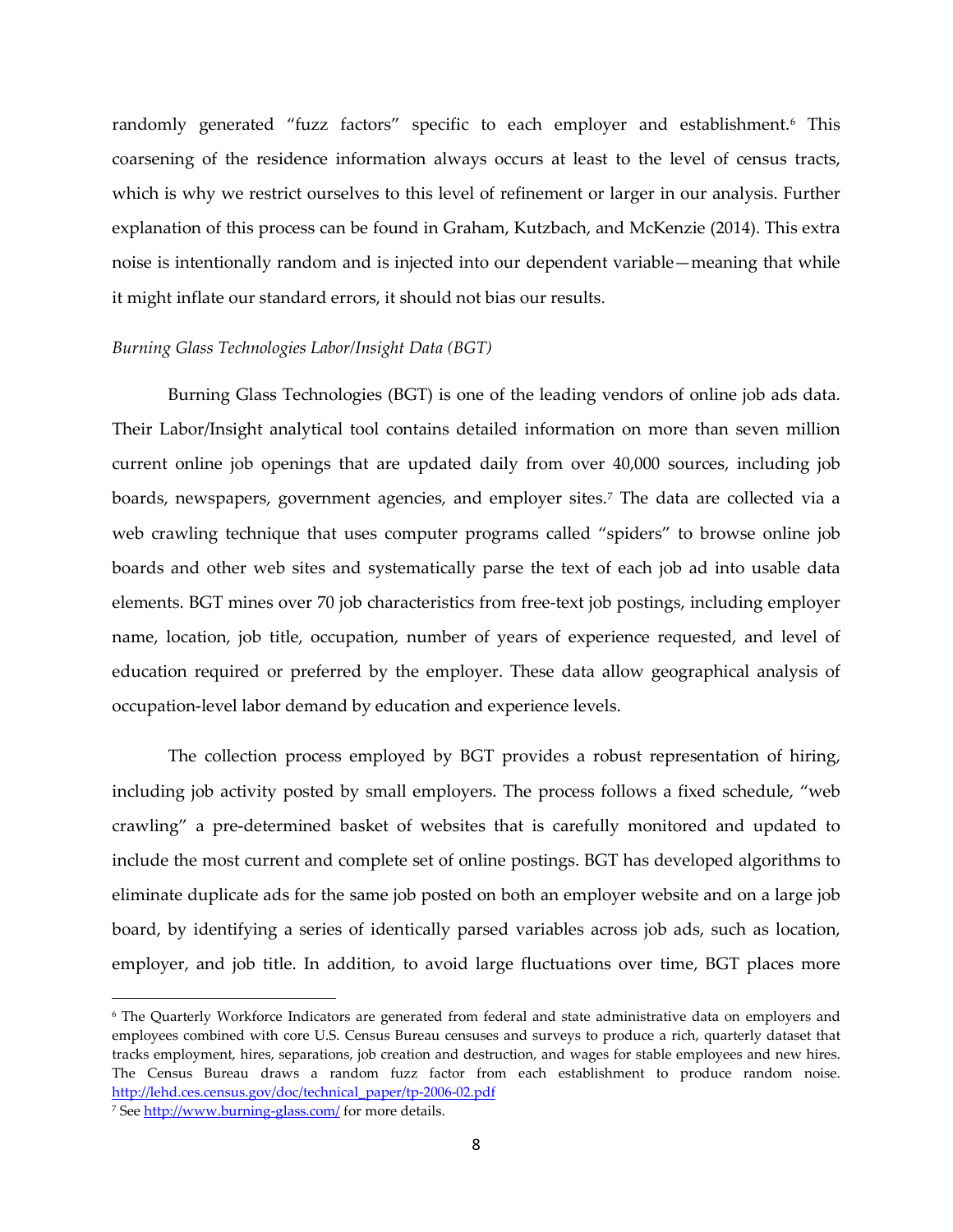weight on large job boards than on individual employer sites, as the latter are updated less frequently. We access selected underlying job postings to validate many of the important elements of this data source, including timeframes, de-duplication, and aggregation. BGT then codes the data to reflect the skill requirements we use below. In total, we have access to data on over 74 million postings from 2007 through 2014.

#### *National Conference on State Legislatures*

The National Conference on State Legislature (NCSL) has been collecting data on state initiatives regarding credit checks in employment screening. We collected these data from their website and through discussions with Heather Morton, a program principal at the NCSL, and state agencies. Figure 2 maps the location by status of U.S. state laws and selected city ordinances in place as of this writing, and Table 1 reports the years when the existing laws were enacted.

Table 2 shows summary statistics for data from all of the above sources. By combining these datasets, we can estimate the baseline employment impact of these laws. We describe our estimation procedure in Section III.

#### *Theoretical Framework*

Employers' hiring decisions can be thought of as a screening problem, as in Aigner and Cain (1977) and Autor and Scarborough (2008). Because our finding that eliminating employer credit checks produces relatively worse outcomes for vulnerable groups may seem counterintuitive to some, we present a brief discussion of these authors' models to motivate the empirical analysis and results. Therefore, we briefly outline below how the elimination of a credit score signal to employers could redistribute hiring decisions involving selection between candidates who belong to one or the other of two different groups away from the group with the lower average score.

To see this, suppose that workers come from two identifiable demographic groups *x1* and *x2*, and that employers seek to hire people with quality above a given threshold *k*. Like Autor and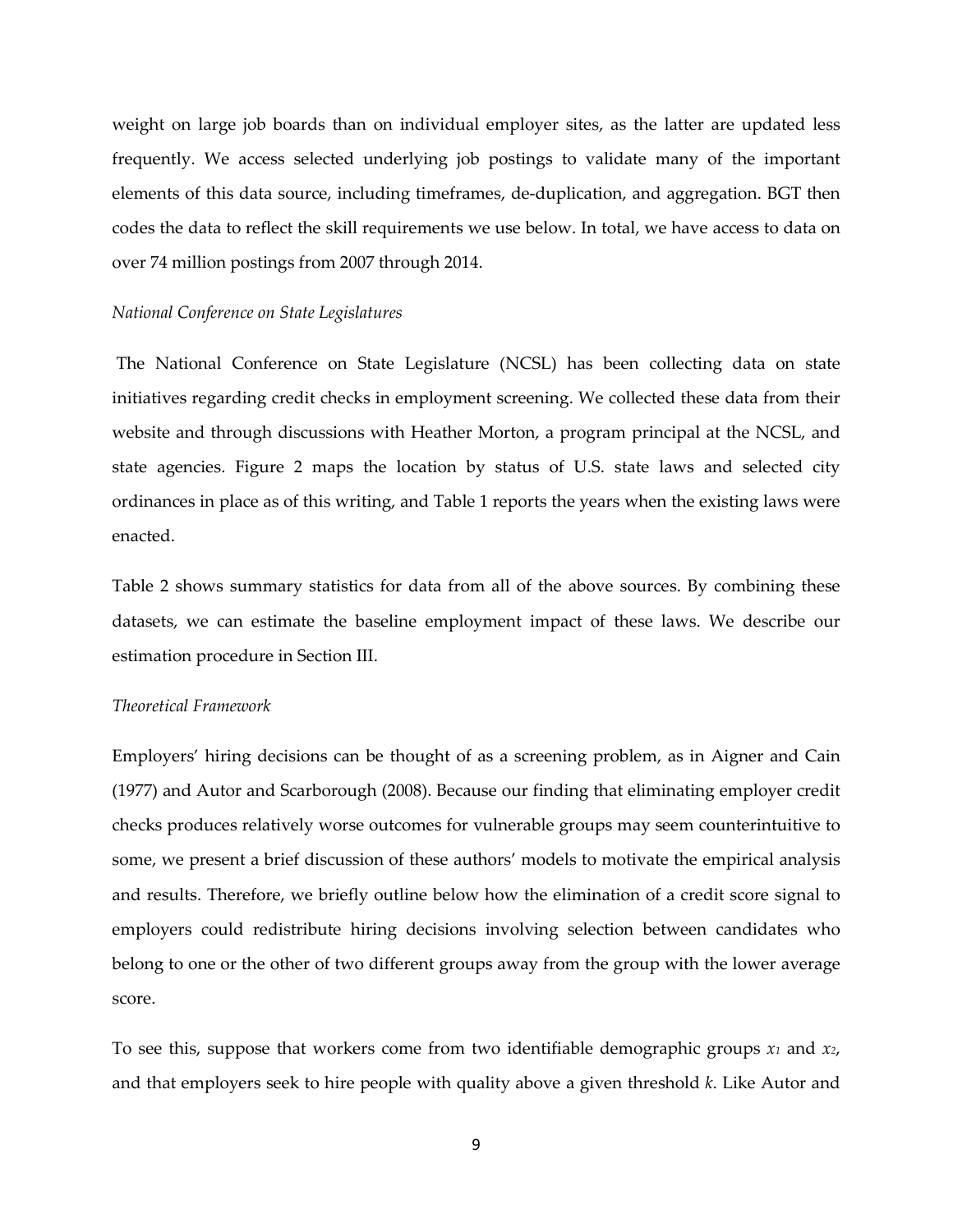Scarborough, we assume that, conditional on group identity, the workers' quality is known to be distributed normally with means  $\mu_1$  and  $\mu_2$  (where  $\mu_1 > k > \mu_2$ ) and standard deviation  $\sigma$ . Further, we suppose that a credit check provides an unbiased signal of an individual's true quality  $\psi$ , where  $\psi$  is normally distributed with mean-zero noise and standard deviation  $\gamma$ . Note that, as an unbiased signal, the average credit score of individuals in group 2 will be below the average score of those in group 1.

Employers' expectation of any individual's quality is a weighted sum of the individual's credit score *y* and his prior mean  $\mu_i$ :  $E[quality|y|x_i] = \frac{\gamma^2}{\sigma^2 + \gamma^2} \mu_i + \frac{\sigma^2}{\sigma^2 + \gamma^2} y$ . Individuals whose expected quality exceeds *k* will be hired.

The elimination of the signal impacts two groups. Individuals from the advantaged group *x1* with poor credit scores  $\left(y_i \leq \frac{\sigma^2 + \gamma^2}{\sigma^2} k - \frac{\gamma^2}{\sigma^2} \mu_1\right)$  are now hired, whereas individuals with good credit scores from the disadvantaged group  $\left(y_i > \frac{\sigma^2 + \gamma^2}{\sigma^2} k - \frac{\gamma^2}{\sigma^2} \mu_2\right)$  are not. Thus, the elimination of the signal can redistribute employment opportunities away from the disadvantaged group even if, on average, they have worse signals. With this theoretical possibility in hand, we now turn to our empirical analysis and investigate the real-world impact of these laws.

## **III. Baseline Results**

#### *Impact of Legislation on the Use of Employer Credit Checks*

We begin by exploring the impact of a credit check ban on the frequency of employer credit checks. To our knowledge, this is the first analysis of this type of data. As discussed above, the data from Equifax are limited in that they represent only a small fraction of total employmentrelated credit checks. Nevertheless, we can use variation in the number of credit checks in ban and non-ban states over time to identify whether or not this type of state legislation induces a meaningful change in this segment of the market.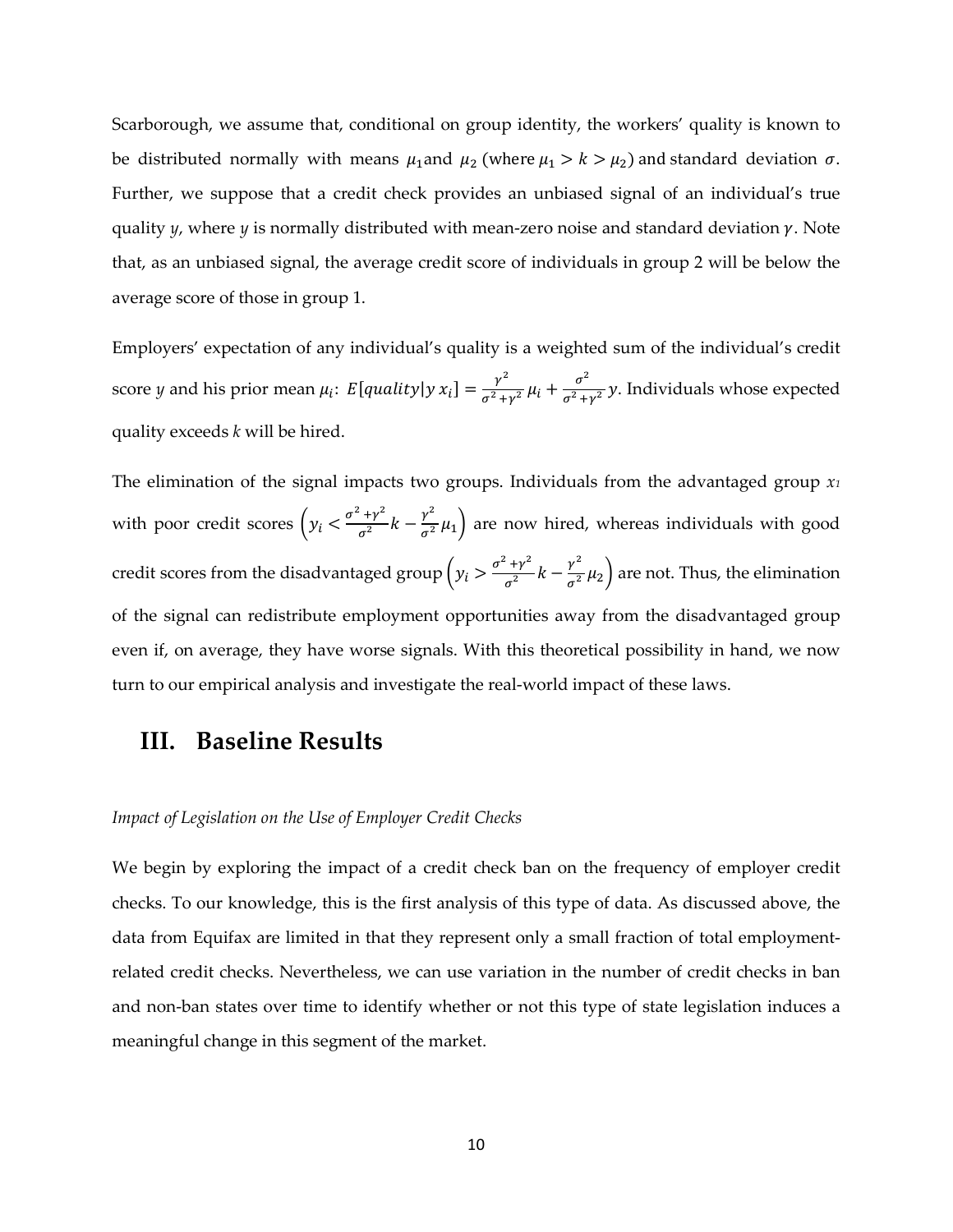To test this, we first scale the total number of credit checks by (1) the number of unemployed residents and (2) the total number of hires. We then regress these dependent variables—which measure the intensity with which these checks are used—on state and year fixed effects and an indicator for a statewide ban. The results, reported in Table 3, show that state bans are associated with significant overall declines in the number of employer credit checks. The magnitudes imply a roughly 7–11 percent reduction in the total number of credit checks. The reduction is statistically significant when clustering by state and does not appear to be driven by differences in prior trends, as Figure 3 shows. It is somewhat surprising that the measured decline is not larger, given that this behavior is now legally restricted, although this may be partly attributable to the noisy data on credit checks and the fact that some industries are exempt. Still, despite the limitations of the data, we observe a meaningful decline in the use of employer credit checks.

#### *Employment Effect: Across-Tract Identification*

Next, we examine the impact of credit check bans using a difference-in-differences (triple diff) approach, comparing the evolution of employment for residents of low-credit score tracts in ban states with the evolution of similar tracts in non-ban states. This approach, which is illustrated in Figure A.1 in the appendix, is particularly attractive in this setting, because the extreme geographic refinement of our data makes it possible to control for potentially confounding shocks in ban and non-ban states in myriad ways.

Measures are constructed by tract of residence. Baseline differences across tracts are controlled for by tract fixed effects. Shocks that affect all tracts within a given year are controlled for by year fixed effects. Shocks that affect all tracts in a state-year are controlled for by state-year fixed effects. Shocks that affect all low average credit score tracts in a given year are controlled for by low average credit score-year fixed effects. The treatment effect measures the change for low average credit tracts in states that implement a ban relative to all these other changes.

This same identification approach is also used with county-year fixed effects in place of stateyear fixed effects as a robustness check. This test controls for arbitrary changes that affect all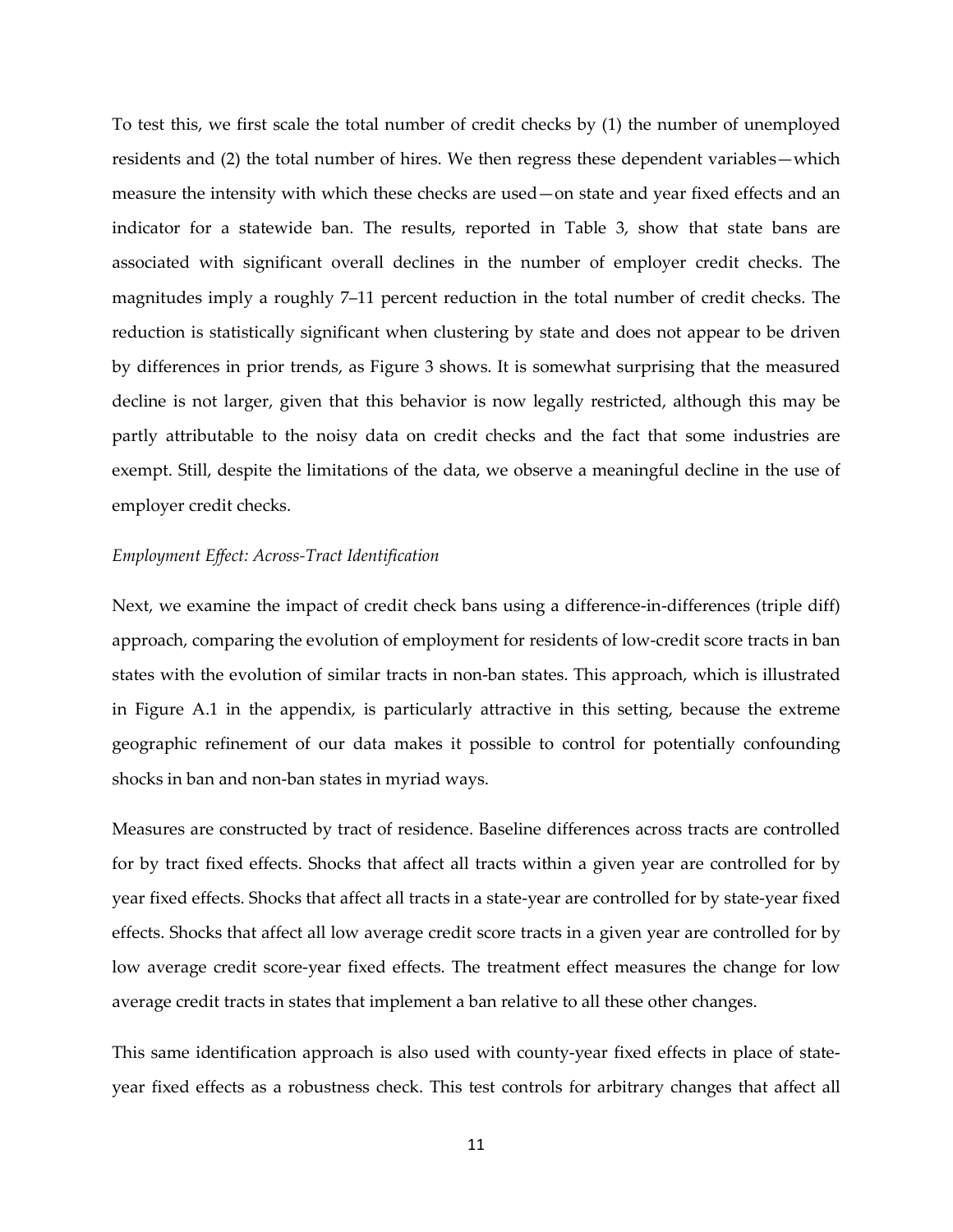tracts in a county-year the same way, and measures the treatment effect relative to these controls.

The following paragraphs discuss in more detail how we operationalize this approach. To produce easily interpretable estimates, we first classify tracts as high- and low-credit score tracts, using a binary division. We do this in two ways.

Our first method of classifying tracts is by constructing the average credit score for each tract and quarter in the CCP. There are a number of small tracts in the dataset for which the CCP sample is too small to enable reliable average credit scores to be constructed. To manage this problem, we drop any tract for which the difference between the highest and lowest average credit score by quarter is more than 50 points (roughly 1 standard deviation in the crosssectional distribution; see Figure 4). For the remaining tracts, we classify tracts as having low credit scores if the average credit score was below 620 (the conventional subprime line) in any quarter.

Our second method, rather than using average scores, classifies tracts as having low credit scores based on the fraction of the sample below the 620 threshold, and high credit scores otherwise. To keep things similar to the analysis above, we aimed for a threshold that would mark roughly 15 percent of tracts as having low credit scores. Therefore, we pooled observations across quarters, and marked a tract as having low credit scores if more than 38 percent of the individuals residing in that tract had scores below the line. To address the issue of sparsely populated tracts in this approach, we dropped any tract with a total sample below 50 inquiries. We show our results for both classification methods.[8](#page-11-0)

Using these classifications, we began by estimating the following regression:

 $\ln \text{emplogment}_{it} = \alpha_i + \alpha_{state \times t} + \alpha_{low\text{ credit} \times t} + \beta \times \text{low credit}_{i} \times \text{Ban}_{state, t} + \varepsilon_{it}$  (1)

<span id="page-11-0"></span><sup>8</sup> Obviously, other indicators could be used to mark tracts as having low-credit score populations, but such measures are strongly correlated with the ones we used, and in robustness experiments our results do not appear sensitive to the use of alternative indicators.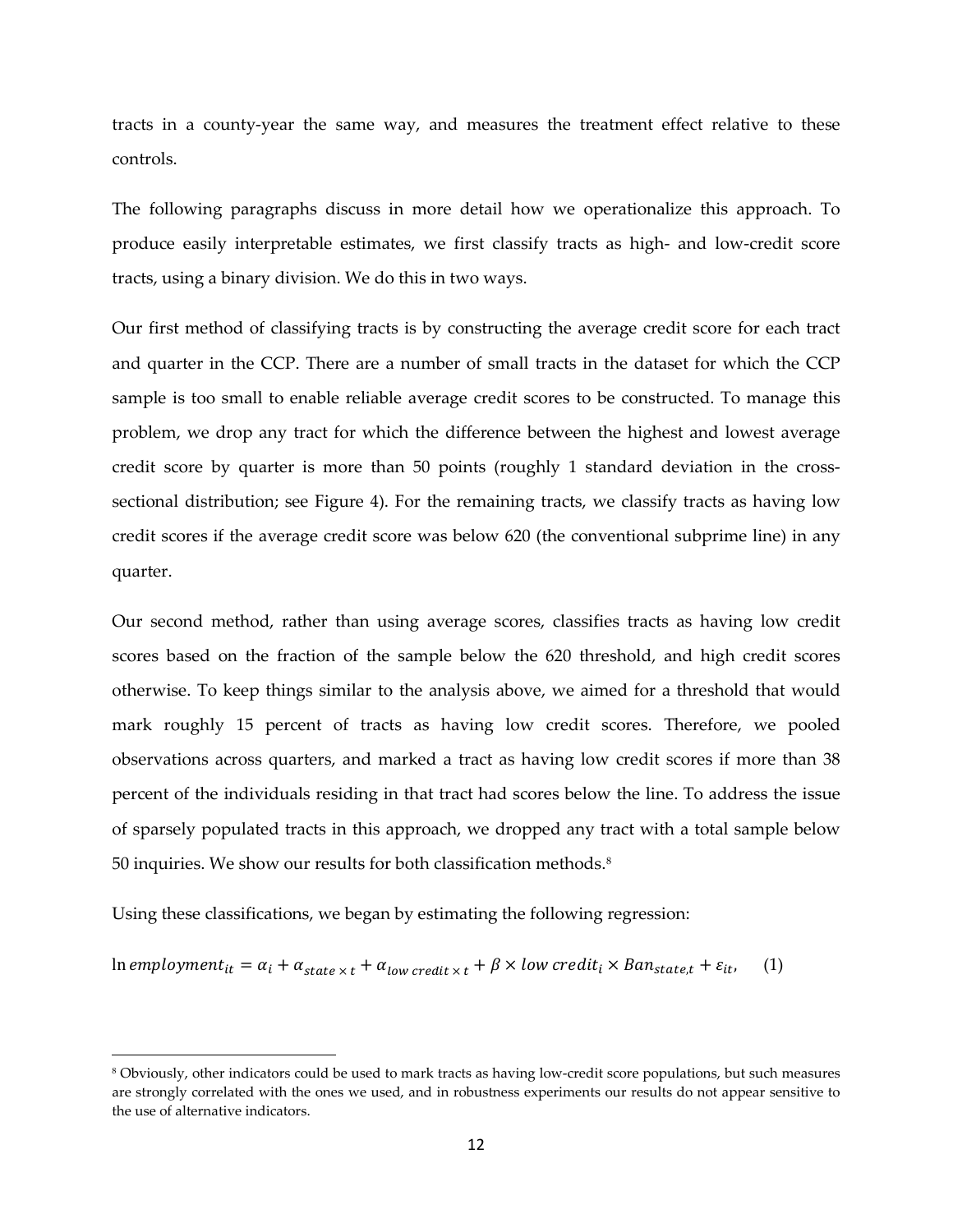where *i* and *t* index tract and year. The first term  $\alpha_i$  represents fixed effects for each tract. The second term  $\alpha_{state \times t}$  represents state-year pair dummies and controls for arbitrary employment trends at the state level. The third term  $\alpha_{low\, credit \times t}$  is a year dummy multiplied by the lowcredit score dummy to control for arbitrary employment trend differences between low- and high-credit score tracts. The final coefficient of interest  $\beta$  measures how low-credit score tracts in states with credit check bans fare relative to low-credit score tracts in other states and relative to arbitrary within-state trends.

Our results are reported in Table 4. In Columns (1) and (4), we find that low-credit score tracts experienced 2.3–3.3 percent greater employment post-ban than the control group. The results are statistically significant, even when clustering the standard errors at the zip code level to control for arbitrary serial correlation and spatial correlation across tracts. We are not aware of any directly comparable estimate, but for context, Wozniak (2015) finds that legislation enabling drug testing shifts minority employment in testing sectors by 7–30 percent.

In Columns (2) and (5), we augment the term  $\alpha_{state \times t'}$  which controls for state-level aggregate shocks, with the controls  $\alpha_{state} \times \alpha_{low\, credit} \times time$ . The new regression estimates the impact of bans on low-credit score tracts, taking into account any prior trends in specific state-level lowcredit score employment tracts. In Columns (3) and (6), we use county-year dummies  $\alpha_{county \times t}$ in lieu of state-year ones. These controls allow for any nonlinear pattern of employment changes and identify the impact of the ban by *comparing tracts within county-years*. Despite these rather involved controls, the data continue to suggest employment effects. This log effect, when evaluated at the median, implies the creation of roughly 35 additional jobs per year in tracts with low credit scores.

In addition to being interested in the average post-ban impact, we are also interested in the evolution of the employment response. To track this, we substituted out the  $Ban_{state,t}$  term in equation (1) for a series of dummies representing years relative to a ban's passage. The coefficient and confidence intervals for these dummies are plotted in Figure 5, showing the event-study effect. We found no differential trends, relative to controls, before a ban's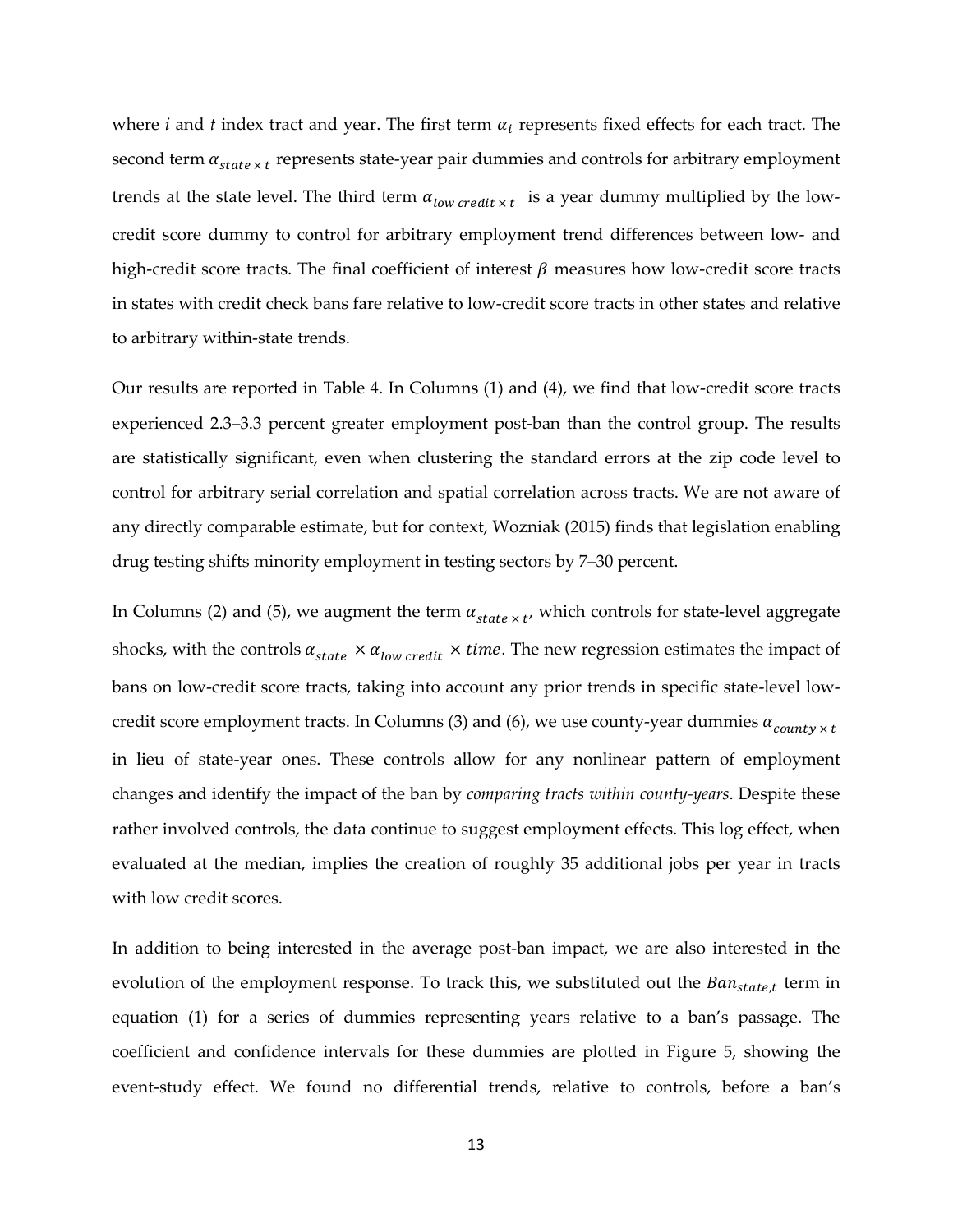implementation. Afterward, however, there was a large and persistent increase in employment in low-credit score tracts.

To further test the robustness of this finding, we also re-ran our baseline specification, dropping, one at a time, each state with a ban on the use of credit information. These regressions produced a range of estimates between 1.9 and 4.3 percent, which closely bounds our initial results. Using data from the 2000 and 2010 Decennial Censuses, we also explored the possibility that these findings reflect migration across tracts. We found no significant effect of credit check bans on population growth in low-credit score tracts, either within states or within counties, and the point estimates in both cases are close to zero.

#### *Employment Effect: Within-Tract Identification*

While the above results present a compelling case for the impact of these bans, the LODES employment data are extremely rich and include information about employment by both place of residence and place of work. This origin-destination information makes it possible to identify the impact of credit bans within tracts for tracts whose commuting zones bridge ban and nonban states. For these border areas, we can compare employment outcomes for low- and highcredit score tracts to destinations with and without a ban.

In the paper's second (quadruple diff) identification approach, visualized in Figure A.2, we consider the evolution of employment for residents of tracts with high average credit scores and low average credit scores, in destination states that eventually implement a ban and status quo states that do not. Baseline differences across residence-work destination pairs are controlled for by residence-work destination fixed effects. Shocks that affect all tracts within a given year are controlled for by year fixed effects. Shocks that affect employment at the destination state from all residence tracts are controlled for by destination-year fixed effects. Shocks that affect employment in a residence tract in all destination states are controlled for by tract-year fixed effects. The treatment effect measures the change for residents of low average credit score tracts in destination states that implement a ban relative to all of these other changes.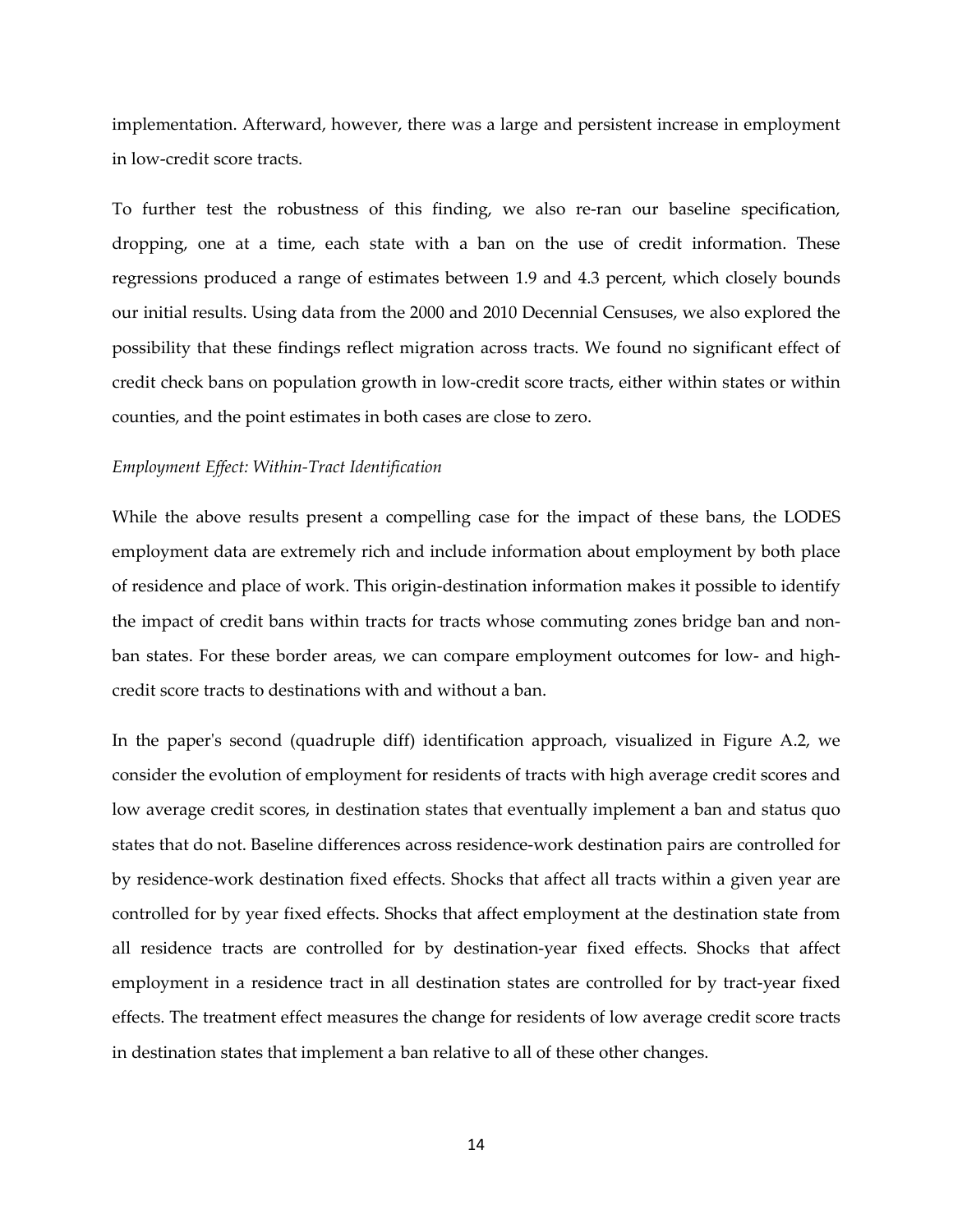To operationalize this approach, we denote *d* as the destination state of employment and *o* as the origin or place of residence, and we estimate the following equation:

In employment<sub>0,d,t</sub> = 
$$
\alpha_{0\times t} + \alpha_{od} + \alpha_{d\times t} + \beta \times low\,i
$$

The fixed effects  $\alpha_{od}$  serve as a fixed effect for this tract-to-state-of-work pair. The fixed effect  $\alpha_{at}$  controls for arbitrary tracts in overall employment at the tract of residence level. The fixed effect  $\alpha_{dt}$  controls for arbitrary state trends in employment at the destination. Conditional on all of these fixed effects, the coefficient  $\beta$  measures the differential impact of a ban at the destination on the employment of low-credit score tracts' residents. . We represent this identification assumption graphically in Figure A.2.

We report the results for all origin-destination pairs with more than five workers in Table 5. We do this both for the entire sample and for the sample of origin tracts located *outside* of states that have a credit ban, which indicates cross-border commuting. In both specifications we find large increases in employment for low-credit score tracts. These increases are measured relative to within-tract outcomes and relative to general trends in employment in destinations with a credit ban. The baseline impact across these specifications is roughly 6–8 percent within tract residence-destination state pairs, and a roughly 24 percent increase in cross-border commuting pairs. The base for these estimates is obviously smaller, and the implied employment gains from these larger percentages (13 and 3 jobs, respectively) are sensibly lower as a result. Again, this is evidence that the credit bans are impacting the distribution of employment even within tract-years. We believe it is difficult to conjecture a defensible omitted-variable-bias explanation for these results.

## **IV. Mechanism**

The LODES employment data are rich, not just in their geographic detail, but also in that they break out employment by wage ranges and industry shares. These data are available for more categories and are better populated when one focuses on tracts as a whole, rather than on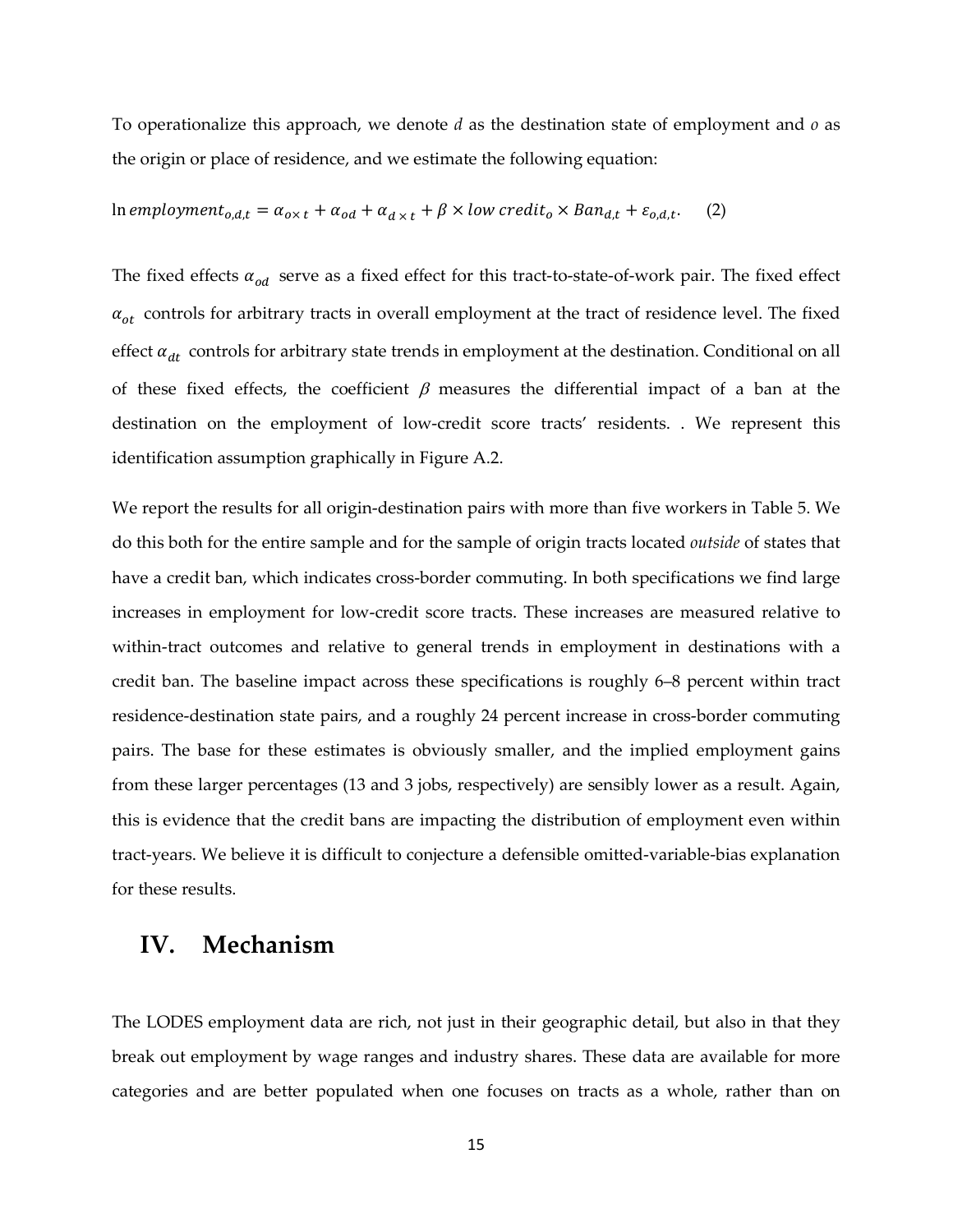origin-destination pairs. Therefore, in this section, we revert to the first identification strategy used in the beginning of the prior section and represented in Figure A.1.

#### *Across Wage Ranges*

In Table 6, we break out our results by showing the impact on employment by LODES wage range. We find no increase in employment among jobs paying less than \$15,000 annually. There is a sizeable percentage gain in employment in jobs paying between \$15,000 and \$40,000 per year, and an even larger percentage increase in jobs paying more than \$40,000 per year. These results indicate that employer credit checks primarily kept workers out of "better" jobs, rather than the lowest wage ranges.

#### *Across Industries*

 $\overline{\phantom{a}}$ 

We show the impact of these credit check bans by industry in Tables 7 and 8. This breakout presents an important sensitivity test of our results: the reliance on credit checks varies considerably across industries, and some industries were exempt from these bans. It is also reasonable to expect that different industries will be more or less likely to comply with these new laws.

The pattern we find conforms strongly to these patterns. In Columns (1) and (2) of Table 7, we show that far and away the largest impact is on employment in the public sector—either directly by the government or indirectly in education. Both of these sectors relied heavily on credit checks (Society for Human Resource Management 2012), and both sectors are obviously—expected to comply with these laws.

The second-largest impact occurs in transportation and warehousing, an industry that provides access to secure goods, facilities, and sensitive client information. Industry publications indicate both that credit and background checks are widely used in this industry<sup>[9](#page-15-0)</sup> and that otherwise-

<span id="page-15-0"></span><sup>9</sup> An industry board claims that 90 percent of medium-to-large trucking companies use DAC (Drive-A-Check) reports and other background checks when hiring drivers. See http://www.truckingtruth.com/trucking blogs/Article-[3819/what-is-a-dac-report.](http://www.truckingtruth.com/trucking_blogs/Article-3819/what-is-a-dac-report)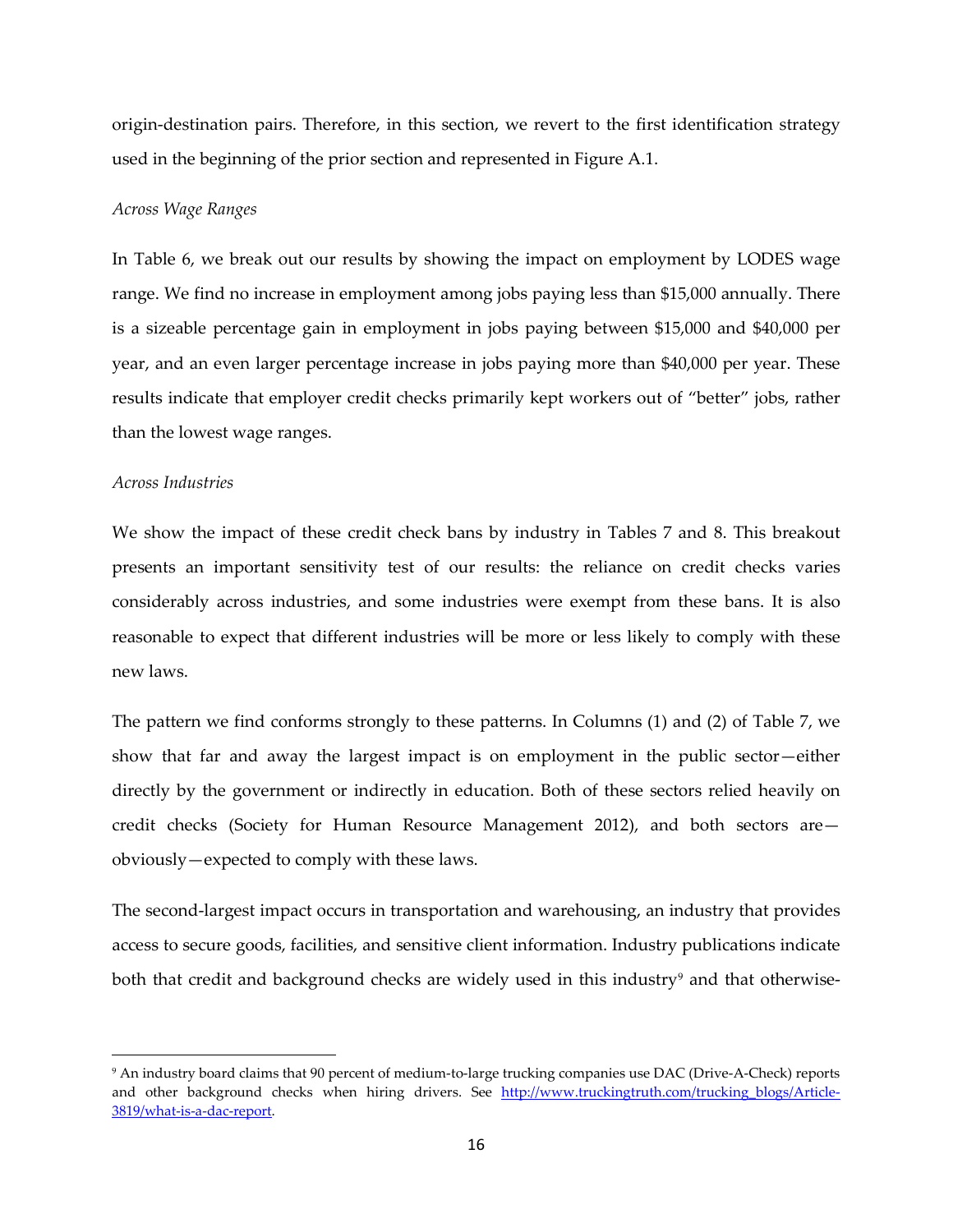qualified employees are often rejected based on these checks.[10](#page-16-0) This industry is closely followed by other services (largely in-home personal aides) and information (for example, cable installers), both of which provide employees access to people's homes. Again, this was a major reason listed for running credit checks in Society for Human Resource Management (2012). Finally, the last three columns of Table 7 show the three industries with the next greatest impact—real estate, retail, and health care, which involve handling clients' financial information, an establishment's cash, or access to vulnerable clients and secure facilities.

Table 8 presents an interesting reflection of the large effects observed above. While employment increased generally in low-credit score tracts, it actually decreased in lower-wage industries like accommodations and food services and construction, which do not use credit checks intensely. Perhaps even more compelling is the fact, demonstrated in Columns (3), (4), and (5) of this panel, that employment in finance and insurance, professional services, and management of companies is unaffected by these bans. As mentioned above, these industries are generally exempt from the law, and, correspondingly, employment in these industries does not change in low-credit score tracts.

### *Across the Credit Score Distribution*

 $\overline{\phantom{a}}$ 

As shown in the prior tables, we created dummies for low-credit score tracts. We measured how these tracts evolved relative to a reference group that included all other tracts. In this section, we relax that binary classification. Setting tracts with average scores above 670 as the omitted reference group (with 670 being a typical "good score" threshold), we tracked how employment evolved relative to this benchmark for groups of tracts, based on their average credit scores. The impact for each average-score range relative to the benchmark is plotted in Figure 6

The figure shows employment gains for tracts with an average score below 620, with the greatest gains occurring for the lowest-scoring tracts. The employment effect becomes negative just above this threshold, with the greatest employment losses occurring between 630 and 650.

<span id="page-16-0"></span><sup>&</sup>lt;sup>10</sup> "Transportation, Warehousing, and Logistics Workforce: A Job Market in Motion," The Workforce Boards of Metropolitan Chicago. Available at:

[http://www.workforceboardsmetrochicago.org/Portals/0/Uploads/WBMC\\_TWL\\_Rprt.pdf](http://www.workforceboardsmetrochicago.org/Portals/0/Uploads/WBMC_TWL_Rprt.pdf)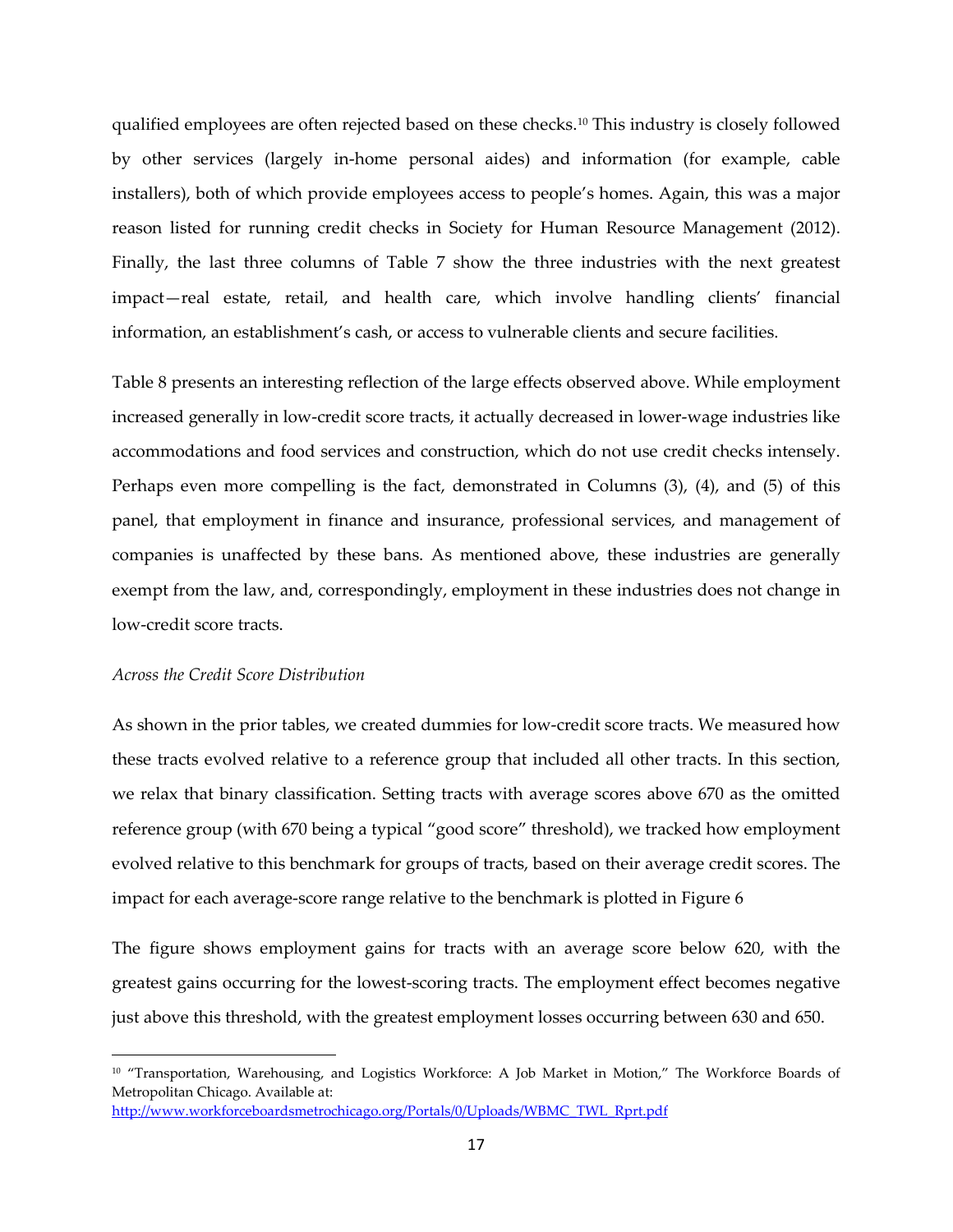While not definitive, this is strong suggestive evidence that the credit check bans redistributed employment from workers with mid-to-low credit scores to those whose scores register as subprime or below. In the next section, we explore data that illustrate how this redistribution was effected.

## **V. Shifts to Other Signals**

To study changes in employer demands for other signals following a credit ban, we turned to a new dataset on online job postings used in Modestino, Shoag, and Ballance (2015a, 2015b). For this project, we used data on roughly 74 million job postings from 2007 through 2013. The smallest geography recorded for each posting is the city level. We matched these city-level observations to tracts, using the U.S. Post Office city name database, using *preferred* place names. To make sure we had a usable sample, we restricted our analysis to cities with over 75 job postings per year.

We once again classified cities using a binary approach, creating a dummy if the average credit score profile fell below a cutoff of 620.[11](#page-17-0) We then ran regressions at the city-year level in the spirit of equation (1), which controls for aggregate outcomes within state-years and for arbitrary trends for low-credit score areas. Our dependent variables are the share of jobs requiring a college degree, and average experience required (in years). These variables were created by averaging with equal weight the experience and college education requirements of all postings in a given city and year. Our regressions, reported in Table 9, show that cities with lower credit scores experienced a greater increase in the share of jobs requiring these skills in states with a ban than in states without a ban. This is true even when conditioning on a variety of fixed effects to account for aggregate shocks to both low-credit score cities nationally and to states with bans generally. The results indicate a roughly 5 percentage point increase in the share of jobs explicitly mentioning a college degree, relative to the rest of the state in that year, and an additional three months of experience on average. This is about a 22 percent increase in the

 $\overline{\phantom{a}}$ 

<span id="page-17-0"></span> $11$  We experimented with other low-credit score markets and, again, found very similar results.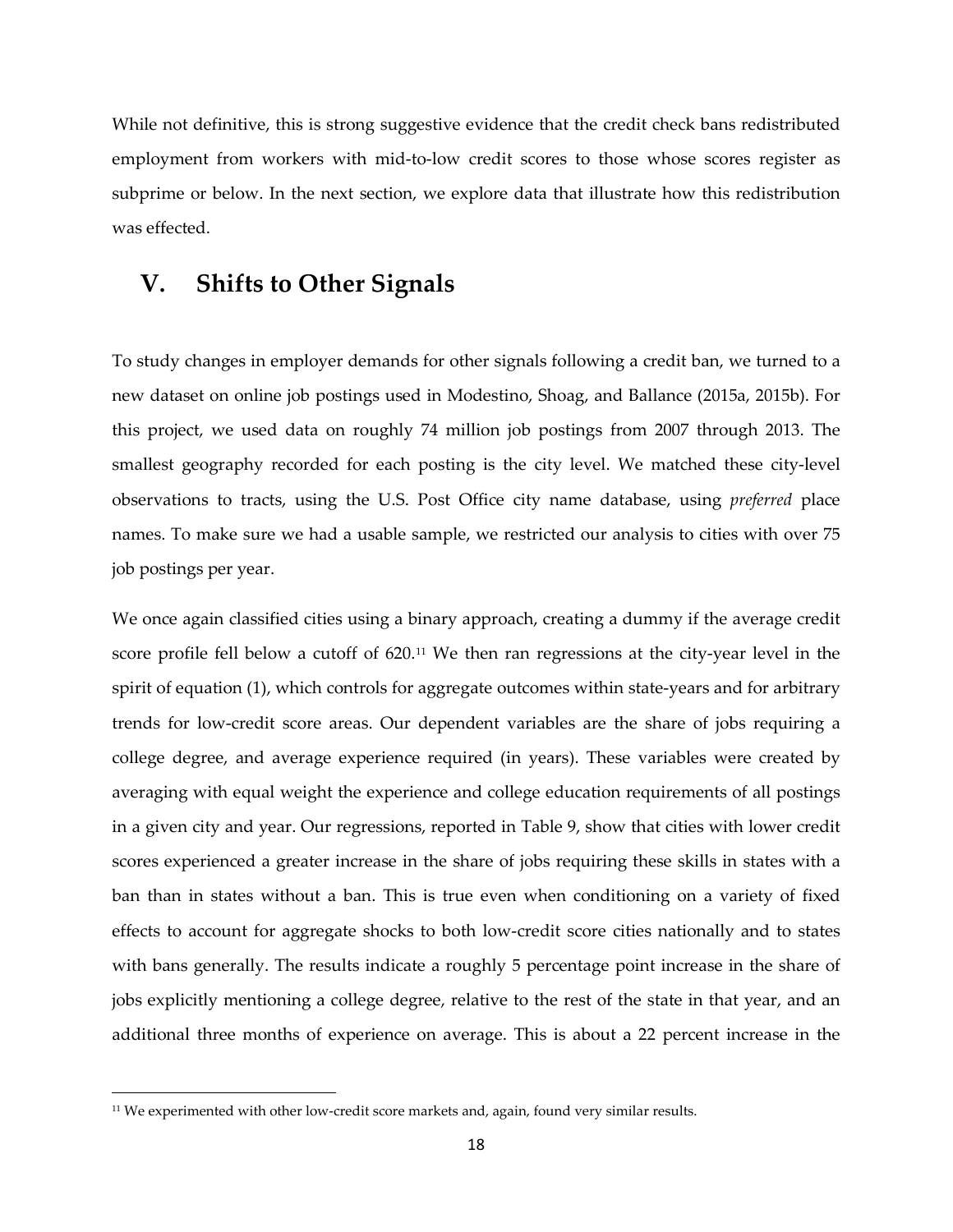fraction of jobs in these low-credit score cities requiring a college degree and a 26 percent increase in the average months of required experience.

This substitution to other, potentially less informative signals would be expected in a model of employer search. What is less clear, however, is how this shift from credit checks to increased demand for education and experience affects labor market outcomes for minority and other vulnerable groups. Put simply, do these bans (relatively) help or harm the people they were supposed to target?

## **VI. Vulnerable Populations**

Unlike credit scores, race and age can be linked to employment outcomes directly at the individual level. To answer this question, therefore, we turned to data from the American Community Survey (Ruggles et al. 2015). As before, we used a difference-in-differences strategy, comparing outcomes for different groups in ban and non-ban states before and after the enactment of the ban. The groups we focused on are blacks and people below the age of 22, as both groups are the purported beneficiaries of these laws.

The unit of observation is now the individual, rather than the credit tract. The public-use versions of these data did not permit us to match to the refined geographies we would have needed to recover meaningful variation in average credit scores. Therefore, our results are for the entire group in a state with the ban.

We begin with a regression of the form:

$$
y_{it} = \alpha_{state-year} + \alpha_{state-race/age} + \alpha_{year-race/age} + \gamma X_{it} + \beta \times race/age_i \times Ban_{state,t} + \varepsilon_{it}(3),
$$

where the fixed effects control for aggregate conditions in each state and year, average conditions for a group in a state, and the national conditions for the group. The coefficient  $\beta$ measures how blacks or young people perform, relative to others in the state post-ban compared with the relative performance of those groups in the average non-ban state and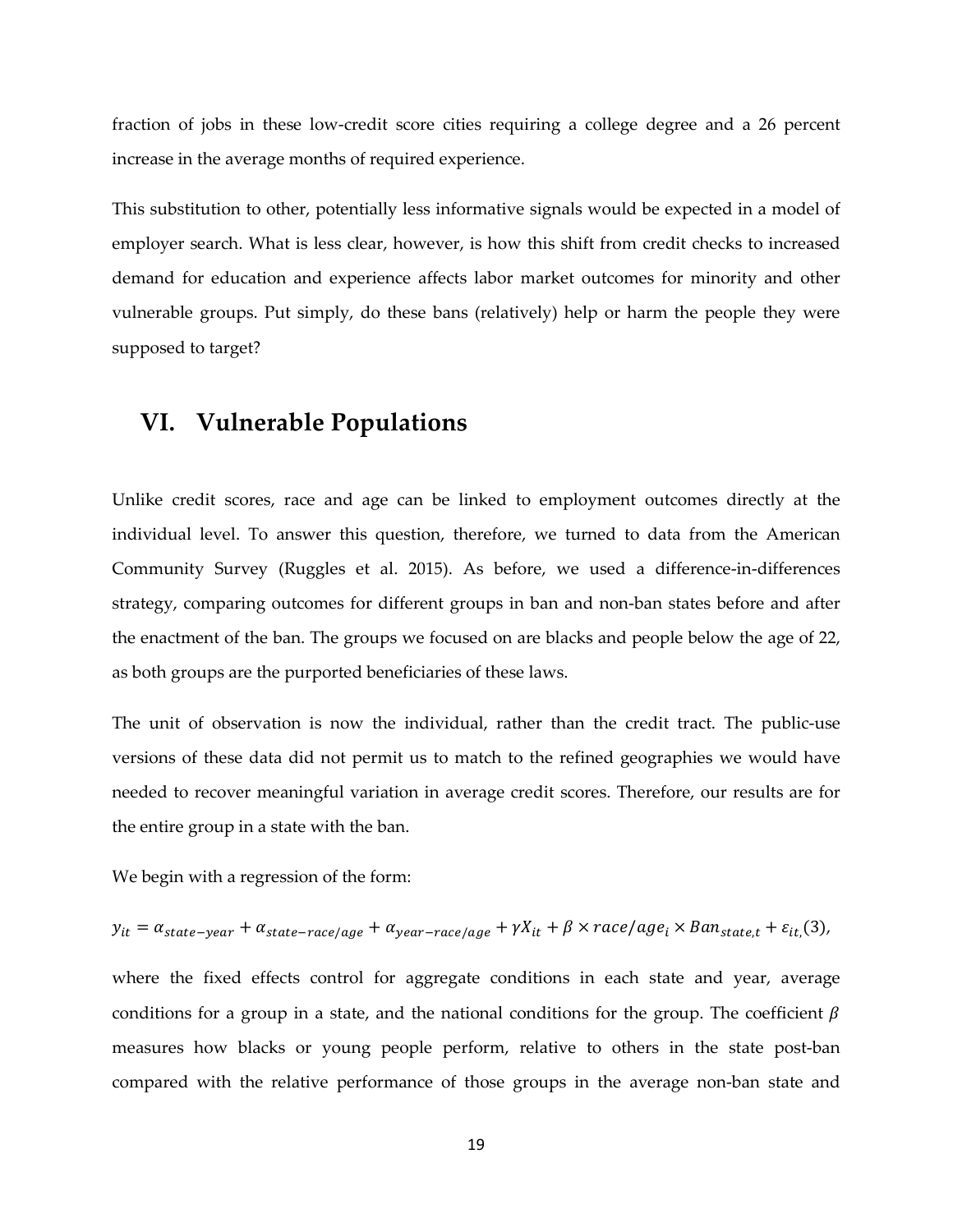relative to their performance preceding the ban. Note that the aggregate effect of the ban (the un-interacted *Ban* regressor) cannot be identified separately from the state-year fixed effects. We also report specifications that add in individual-level controls (education, age/race where applicable, and sex), as well as specifications that control for linear, state-specific trends in outcomes for racial groups.

The results are reported in Table 10. Columns (1–3) show that black unemployment rates were roughly 1 percentage point higher post-ban than the unemployment rates of other groups in the same state-year. This result is quite robust across specifications and controls. Columns (4–6) show that, young people saw an increase in the unemployment rate of roughly half this size, although this effect loses significance when state-specific young adult trends are controlled for $.12$  $.12$ 

The interpretation of this result seems to be that these bans contribute to worsening labor market outcomes for blacks and young people compared with the outcomes of other groups. While this effect is only *relative*, it does suggest that the bans are not primarily assisting those whom they were intended to target.

## **VII. Conclusion**

 $\overline{\phantom{a}}$ 

In this paper, we have shown that, even with fairly aggressive controls for potentially confounding trends, bans on credit checks in employment are associated with fewer employer credit checks and with employment gains in low-credit score areas. These gains happen in midto-high-wage jobs, with the biggest effect on public sector employment. These gains seem to happen alongside losses in tracts with slightly higher credit scores and relative reductions in employment and income for blacks. One explanation for this finding is that firms substitute towards other markers of worker quality, like education and experience, which we also document using new data on job postings. Overall these are intriguing results that should be useful for academics and for the ongoing policy debate regarding these bans. To our knowledge, this is the first analysis of these laws, and the first study to use data on employer

<span id="page-19-0"></span><sup>&</sup>lt;sup>12</sup> We find similar effects for income, with a roughly 1–2 percent decline for both groups.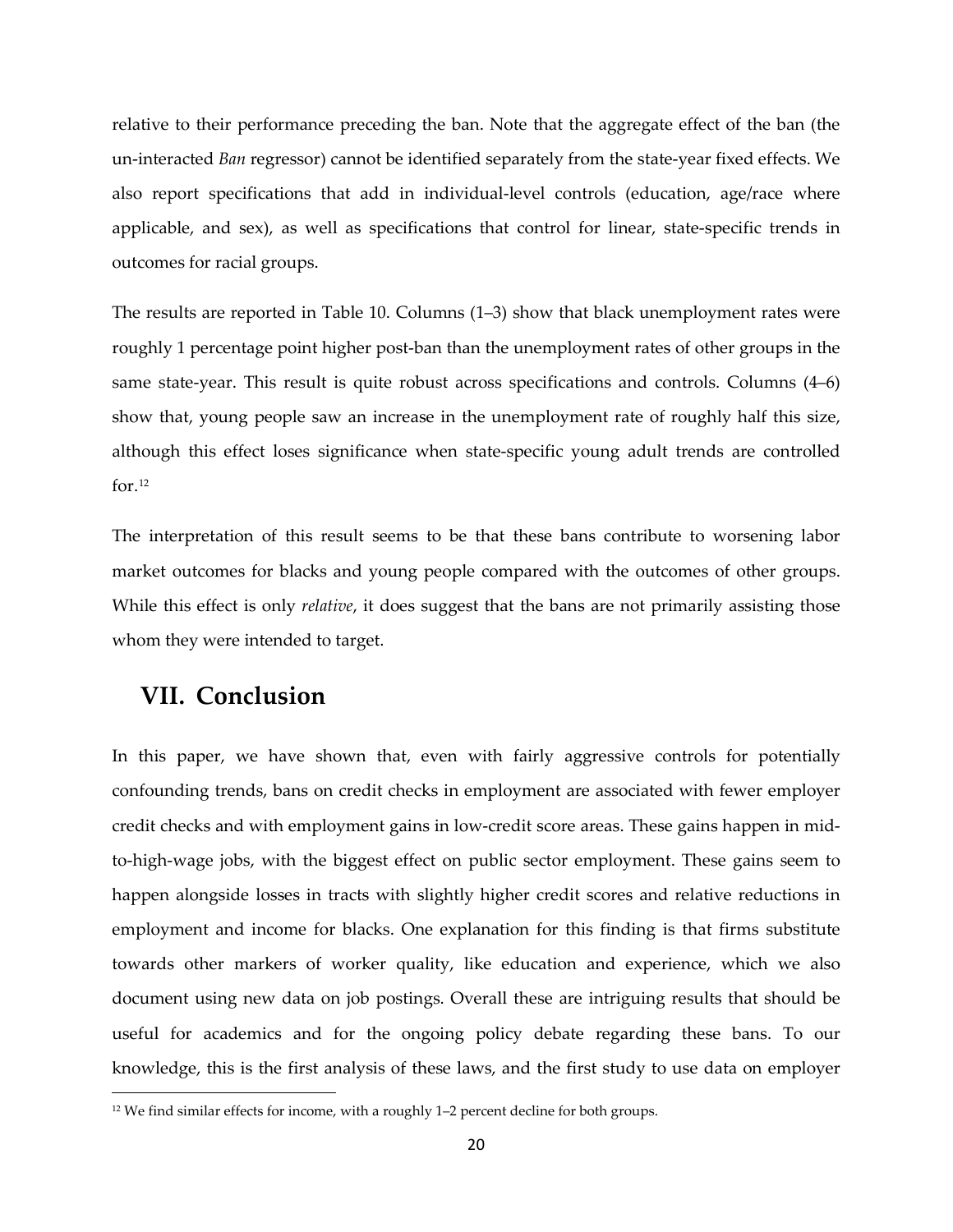credit checks. These findings also contribute to the literature on statistical discrimination, and in particular tie to the findings of Autor and Scarborough (2008) and Wozniak (2015) that highlight the importance of worker quality signals in overcoming statistical and implicit discrimination (Bertrand, Chugh, and Mullainathan 2005). Finally, the origin-destination identification framework outlined in this paper can be used to convincingly identify labor market laws that target attributes, like credit scores, that cannot be easily linked to individual labor market outcomes.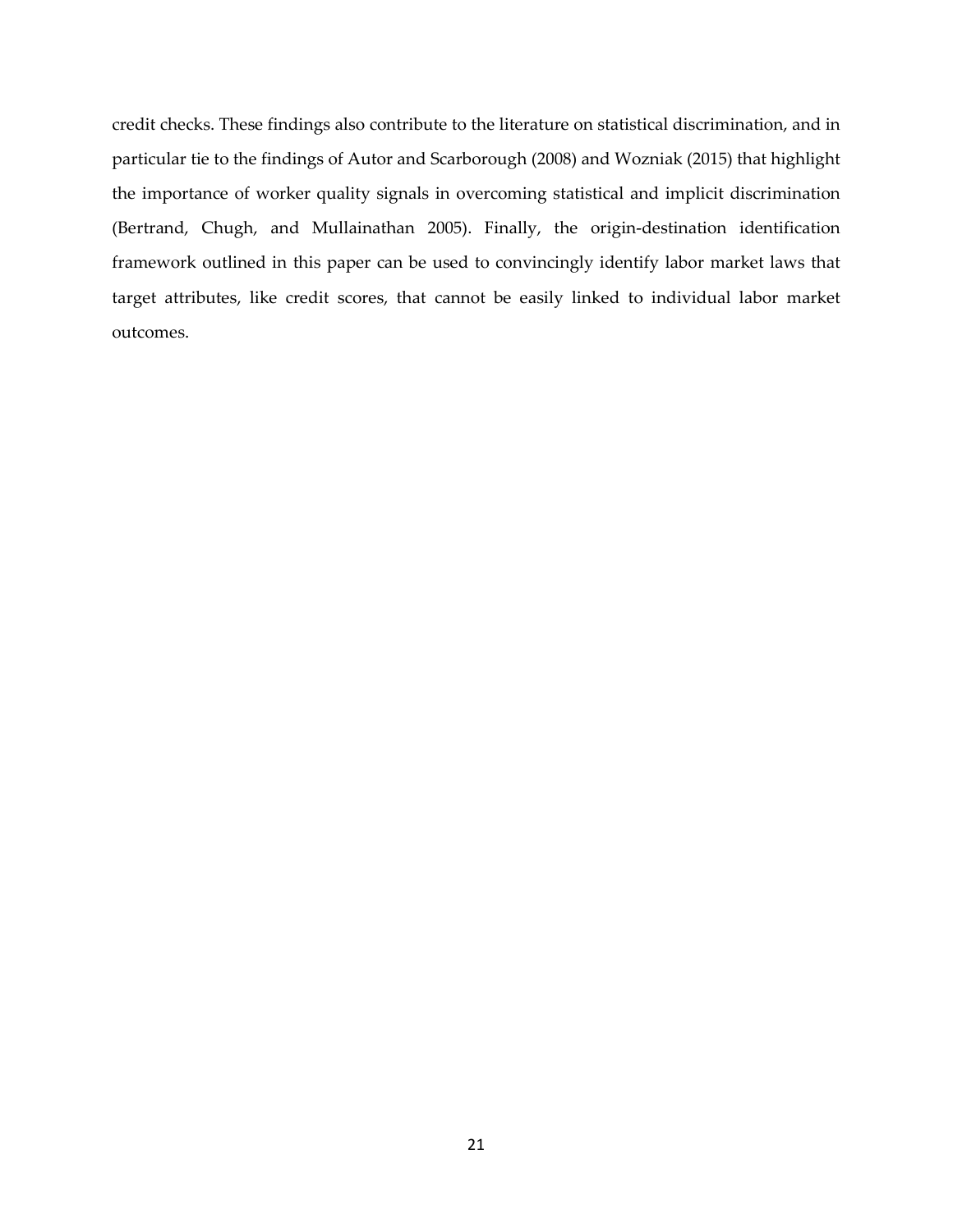## **References**

- Adams, Scott J. 2004. "Age Discrimination Legislation and the Employment of Older Workers." *Labour Economics* 11(2): 219–241.
- Aigner, Dennis J., and Glen G. Cain. 1977. "Statistical Theories of Discrimination in Labor Markets." *Industrial and Labor Relations Review* 30(2): 175–187.
- Autor, David H., and David Scarborough. 2008. "Does Job Testing Harm Minority Workers? Evidence from Retail Establishments." *Quarterly Journal of Economics* 123(1): 219–277.
- Avery, Robert B., Kenneth P. Brevoort, and Glenn Canner. 2012. "Does Credit Scoring Produce a Disparate Impact?" *Real Estate Economics* 40(S1): S65–S114.
- Belasco, Andrew S., Kelly O. Rosinger, and James C. Hearn. 2014. "The Test-Optional Movement at America's Selective Liberal Arts Colleges: A Boon for Equity or Something Else?" *Educational Evaluation and Policy Analysis* 37(2): 206–223.
- Bertrand, Marianne, Dolly Chugh, and Sendhil Mullainathan. 2005. "Implicit Discrimination." *American Economic Review* 95( 2): 94–98.
- Bertrand, Marianne, and Sendhil Mullainathan. 2004. "Are Emily and Greg More Employable Than Lakisha and Jamal? A Field Experiment on Labor Market Discrimination." *American Economic Review* 94( 4): 991–1013.
- Board of Governors of the Federal Reserve System. 2007. "Report to the Congress on Credit Scoring and Its Effects on the Availability and Affordability of Credit." (August).
- Bryan, Laura Koppes, and Jerry K. Palmer. 2012. "Do Job Applicant Credit Histories Predict Performance Appraisal Ratings or Termination Decisions?" *Psychologist-Manager Journal* 15(2): 106-27.
- Cohen-Cole, Ethan. 2011. "Credit Card Redlining." *Review of Economics and Statistics* 93(2): 700– 713).
- Correll, Shelley J., Stephen Benard, and In Paik. 2007. "Getting a Job: Is There a Motherhood Penalty?" *American Journal of Sociology* 112(5): 1297–1339.
- Finlay, Keith. 2009. "Effect of Employer Access to Criminal History Data on the Labor Market Outcomes of Ex-Offenders and Non-Offenders." *Studies of Labor Market Intermediation*: 89– 126.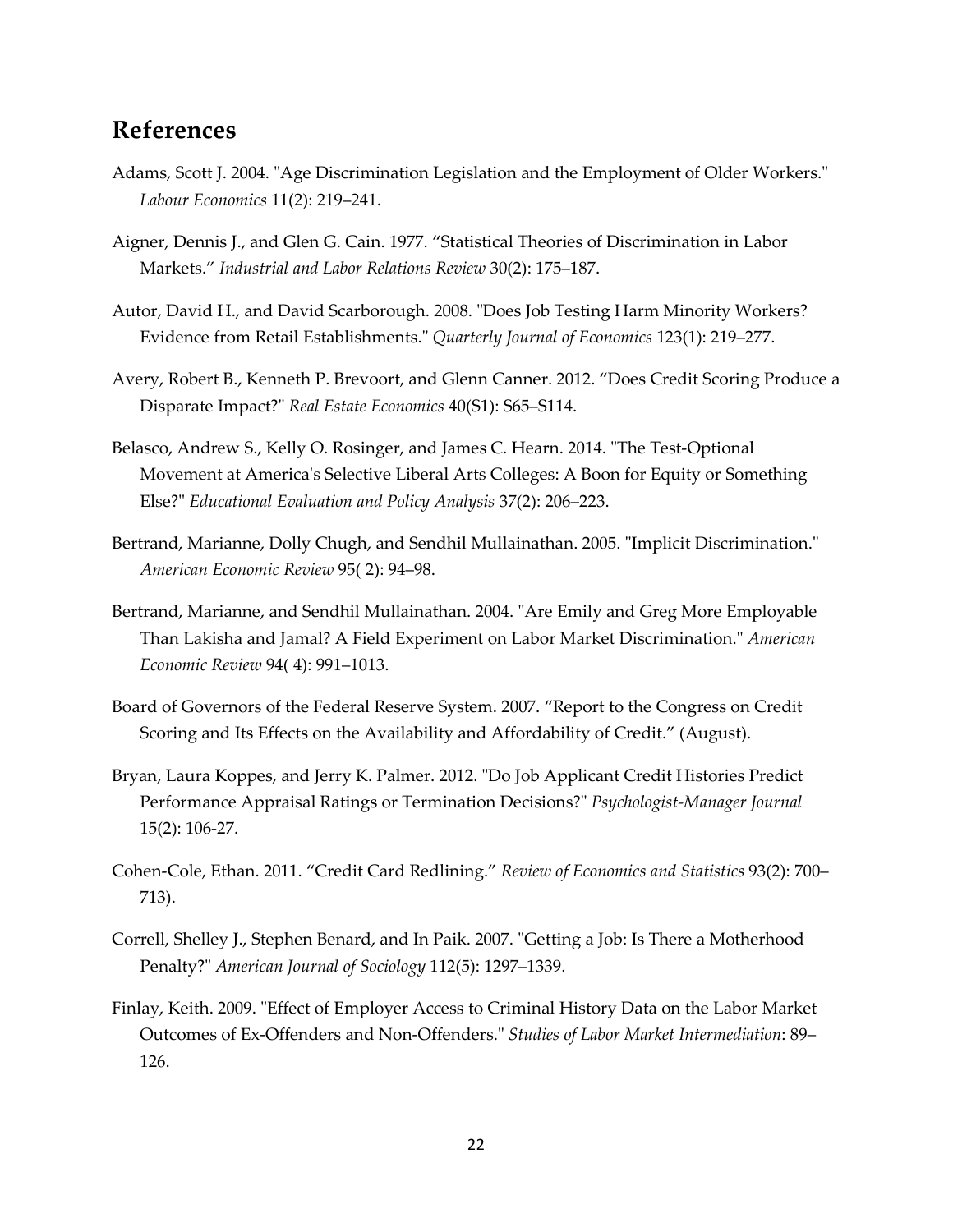- Goldin, Claudia, and Cecilia Rouse. 2000. "Orchestrating Impartiality: The Impact of "Blind" Auditions on Female Musicians." *American Economic Review* 90(4): 715–741.
- Graham, Mathew R., Kutzbach, Mark J., and McKenzie, Brian. "2014. Design Comparison of LODES and ACS Commuting Data Products." U.S. Census Bureau, Center for Economic Studies. 14–38.
- Holzer, Harry J., Steven Raphael, and Michael A. Stoll. 2006. "Perceived Criminality, Criminal Background Checks, and the Racial Hiring Practices of Employers." *Journal of Law and Economics* 49(2): 451–480.
- Iyer, Rajkamal, Asim Ijaz Khwaja, Erzo F. P. Luttmer, and Kelly Shue. 2015. "Screening Peers Softly: Inferring the Quality of Small Borrowers." *Management Science*.
- Kroft, Kory, Fabian Lange, and Matthew J. Notowidigdo. 2013. "Duration Dependence and Labor Market Conditions: Evidence from a Field Experiment." *Quarterly Journal of Economics* 128(3): 1123–1167.
- Lee, Donghoon, and Wilbert Van Der Klaauw. 2010."An Introduction to the FRBNY Consumer Credit Panel." *Federal Reserve Bank of New York Staff Report* 479.
- Modestino, Alicia Sasser, Daniel Shoag, and Joshua Ballance. 2015a. "Upskilling: Do Employers Demand Greater Skill When Workers Are Plentiful?" Draft, Northeastern University.
- Modestino, Alicia Sasser, Daniel Shoag, and Joshua Ballance. 2015b. "Downskilling: Changes In Employer Skill Requirements Over The Business Cycle" Draft, Northeastern University.
- Ruggles, Steven, Katie Genadek, Ronald Goeken, Josiah Grover, and Matthew Sobek. Integrated Public Use Microdata Series: Version 6.0 [Machine-readable database]. Minneapolis: University of Minnesota, (2015).
- Society for Human Resource Management. 2012. "Background Checking: The Use of Credit Background Checks in Hiring Decisions."
- Traub, Amy. 2013. "Discredited: How Employer Credit Checks Keep Qualified Workers Out of a Job." Demos.
- Weaver, Andrew. 2015. "Is Credit Status a Good Signal of Productivity?" *Industrial and Labor Relations Review* 6(4): 742-770.
- Wozniak, Abigail. 2015. "Discrimination and the Effects of Drug Testing on Black Employment." *Review of Economics and Statistics* 97(3): 548–566.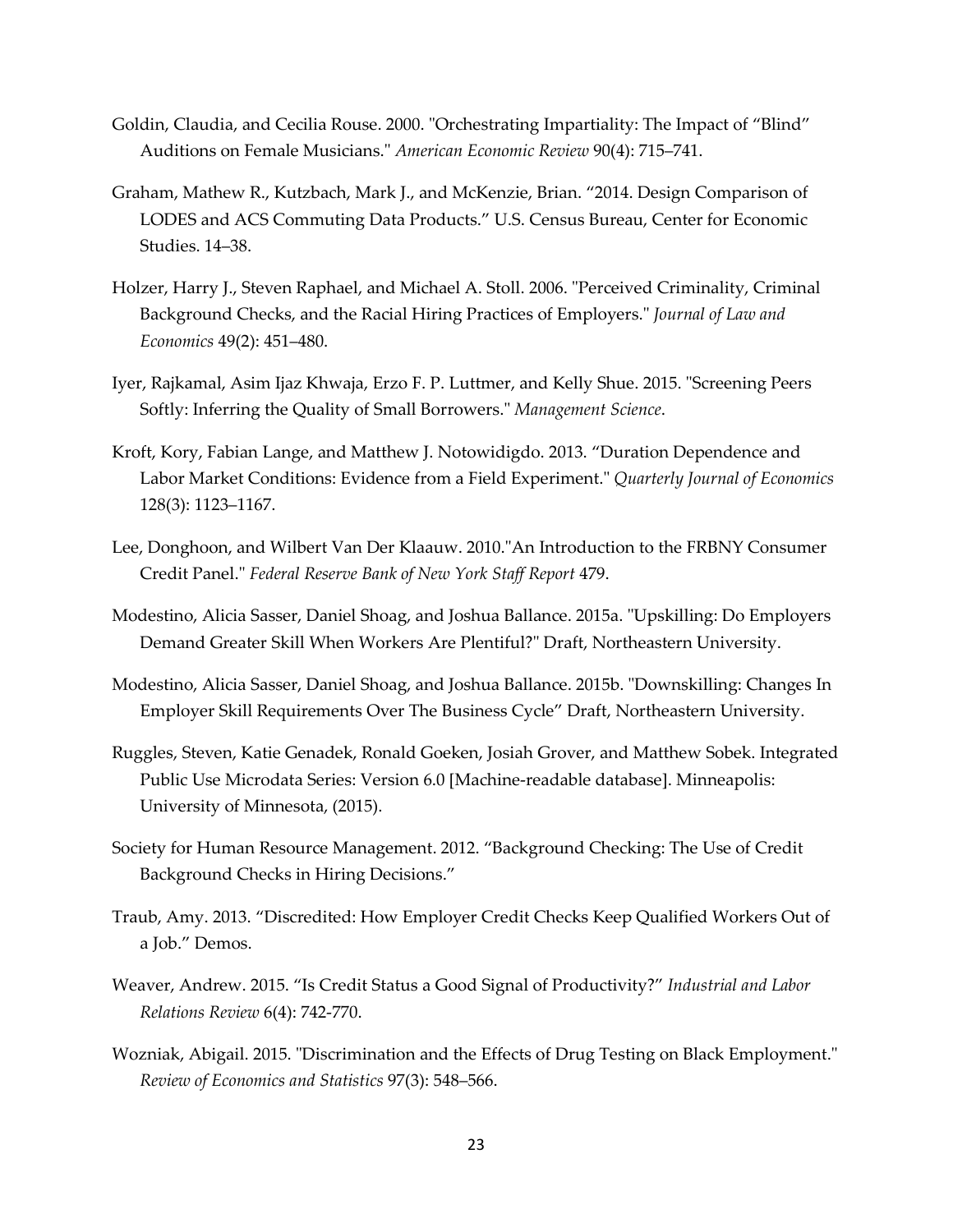Yagan, Danny. 2012. "Law School Admissions Under the UC Affirmative Action Ban." University of California, Berkeley.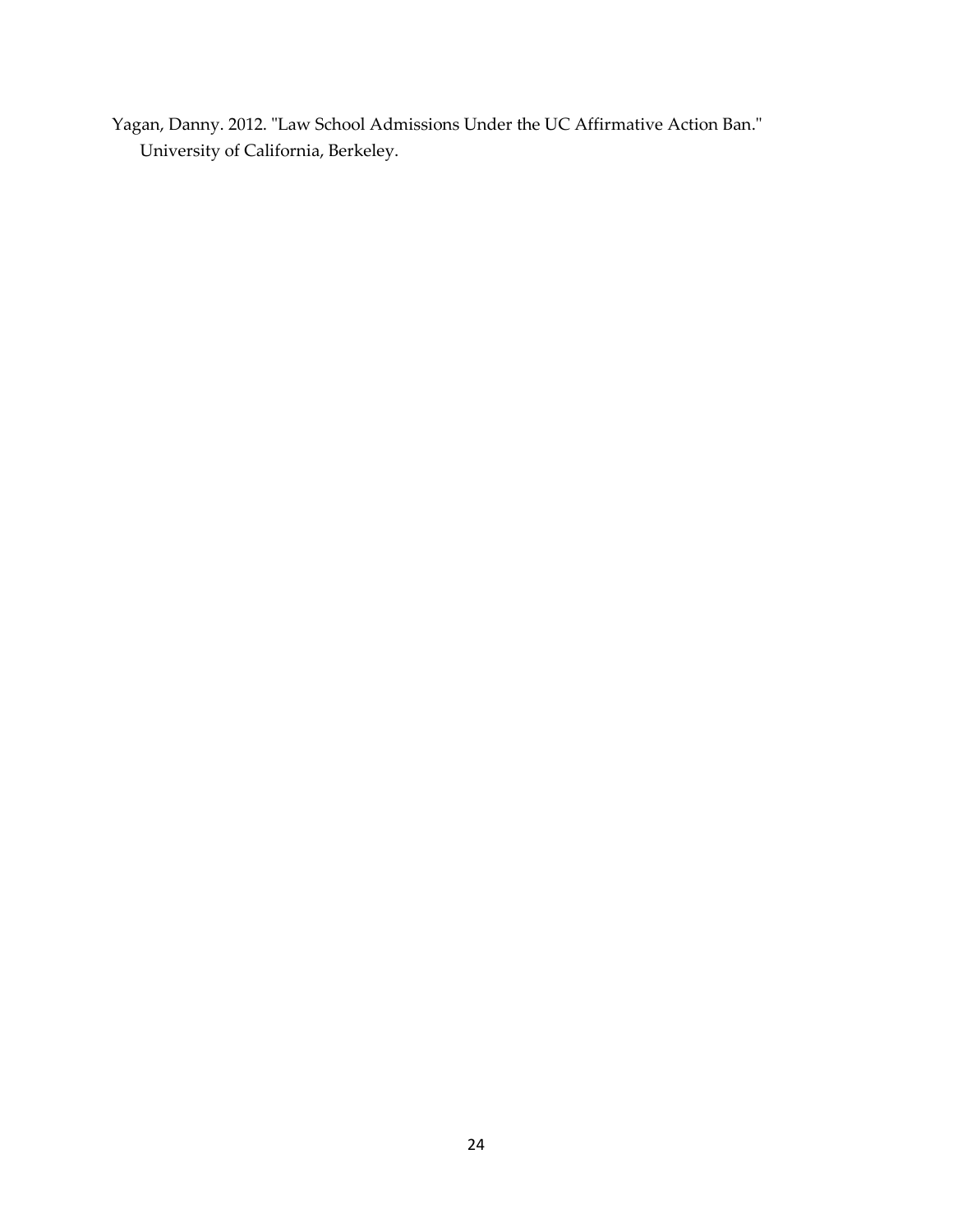## **Figure 1: Use of Credit Checks by Employers, 1996–2012**



Percentage of Employers Conducting Credit Checks

Source: Society for Human Resource Management, Survey of Hiring Managers, periodic Survey on the Use of Credit Checks in Hiring Decisions.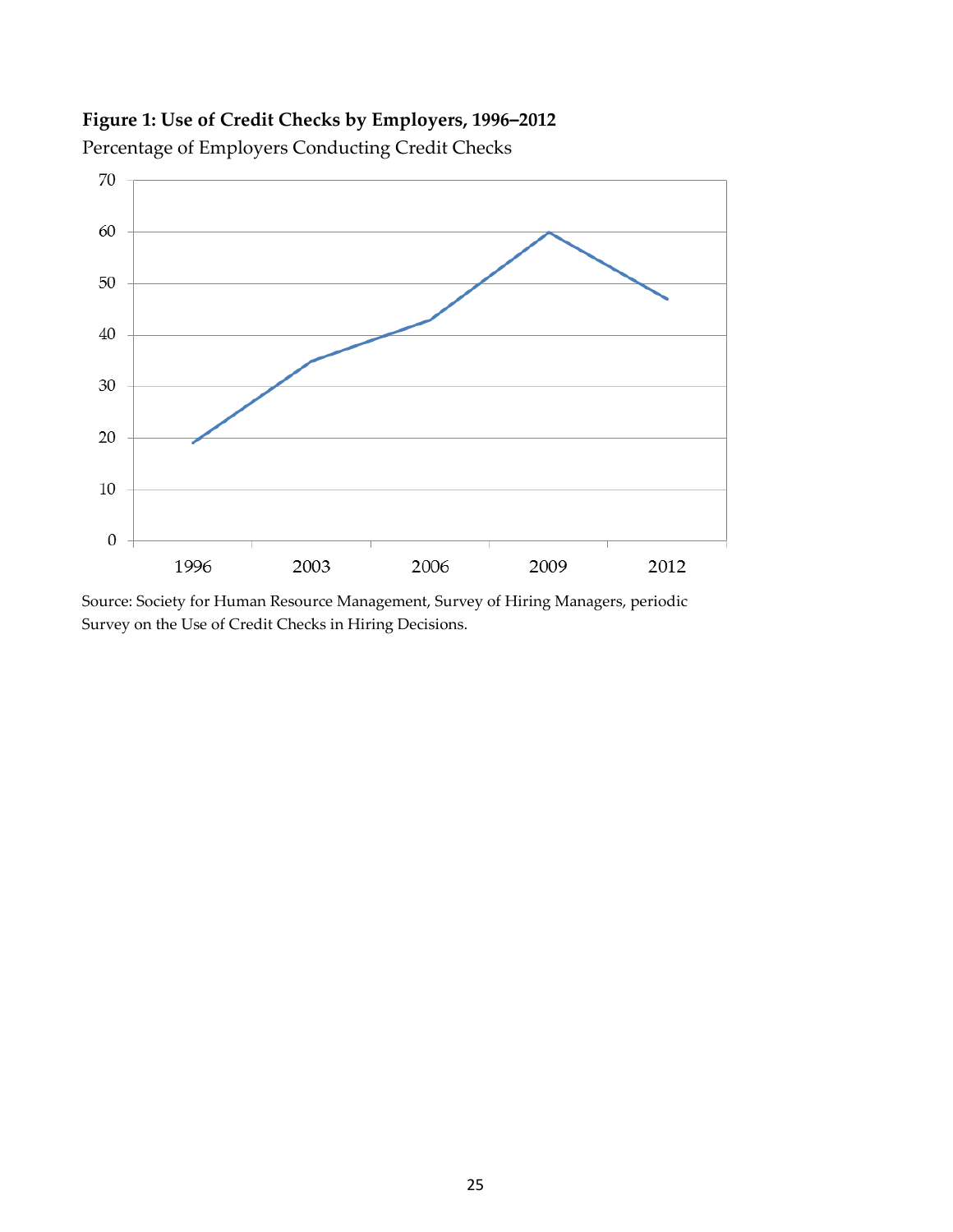



Source: National Conference on State Legislatures.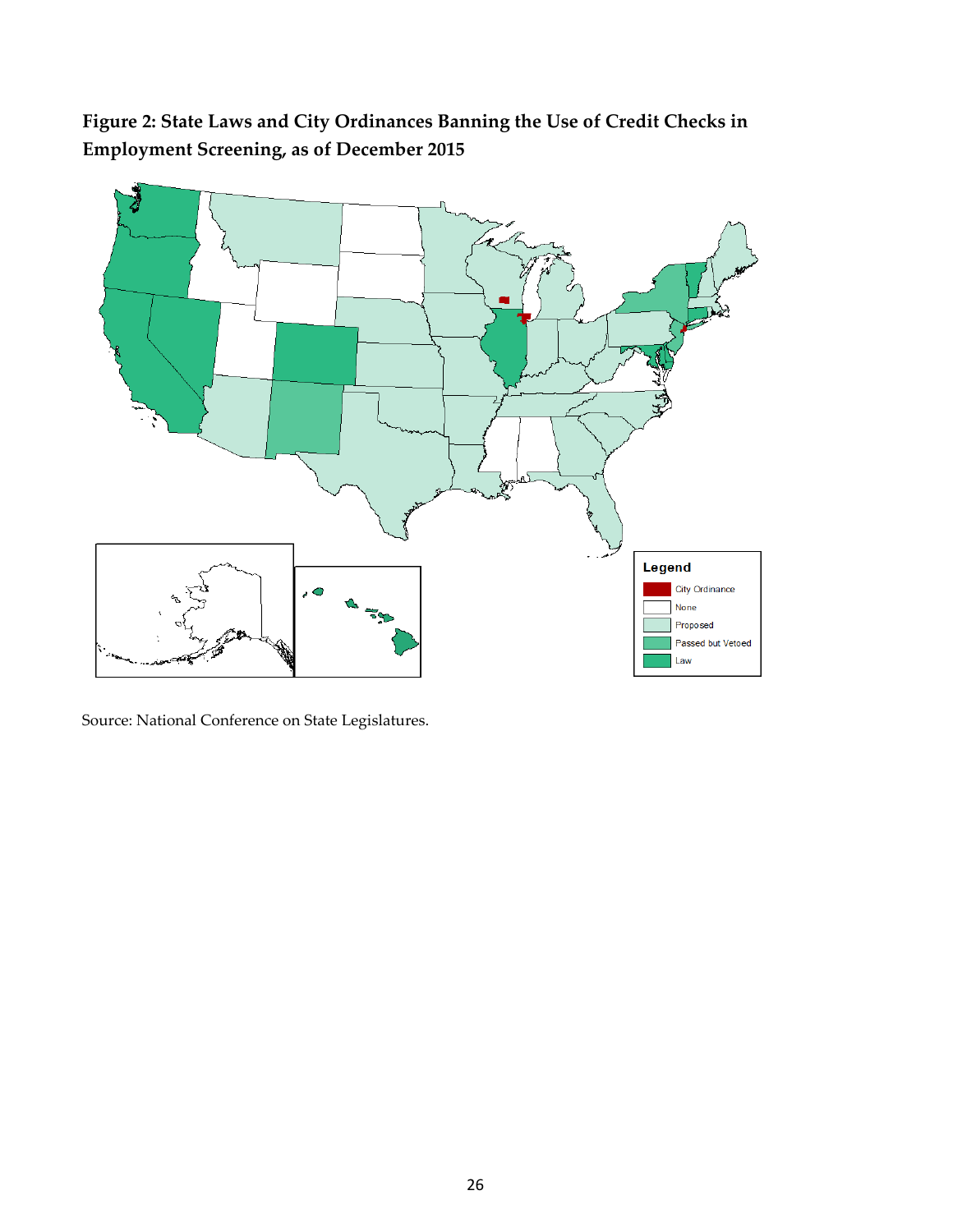

**Figure 3: Impact of Credit Check Ban on Employer Use of Credit Checks**

Source: Authors' calculations, based on Equifax data on employer credit checks.

Note: This figure reports the results of the regression:

checks per unemployed<sub>s,t</sub> =  $\alpha_s + \alpha_t + \beta_t \times \text{credit check } \text{ban}_s \times \text{years from } \text{ban}_{s,t} + \varepsilon_{s,t}$ ,

where *s* indexes state and *t* indexes year. Observations are state-year for 2009–2014. The graph shows the beta coefficients with confidence intervals. Standard errors are clustered by state.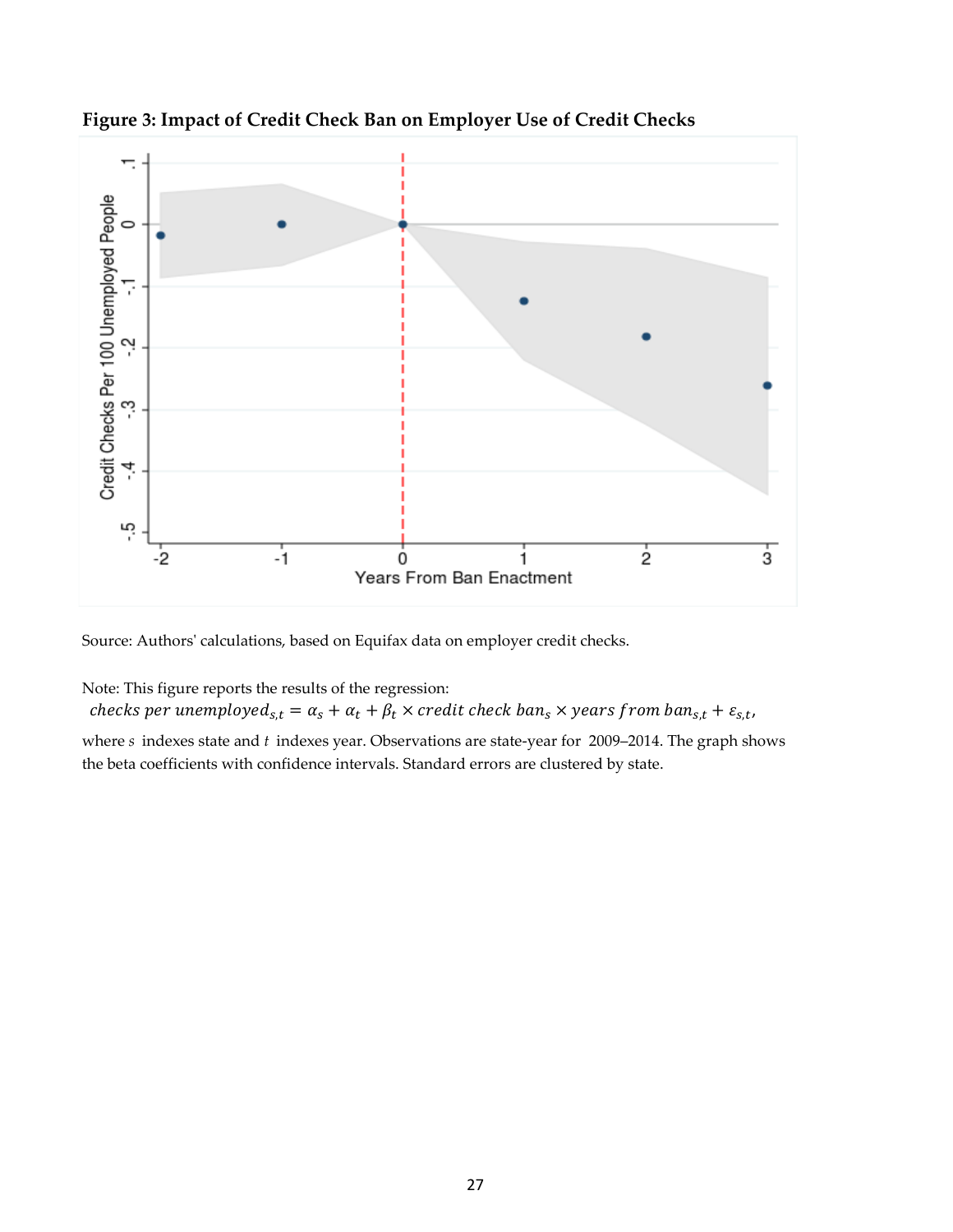## **Figure 4: Distribution of Tract Average Scores, Q4 2015**



## Percentage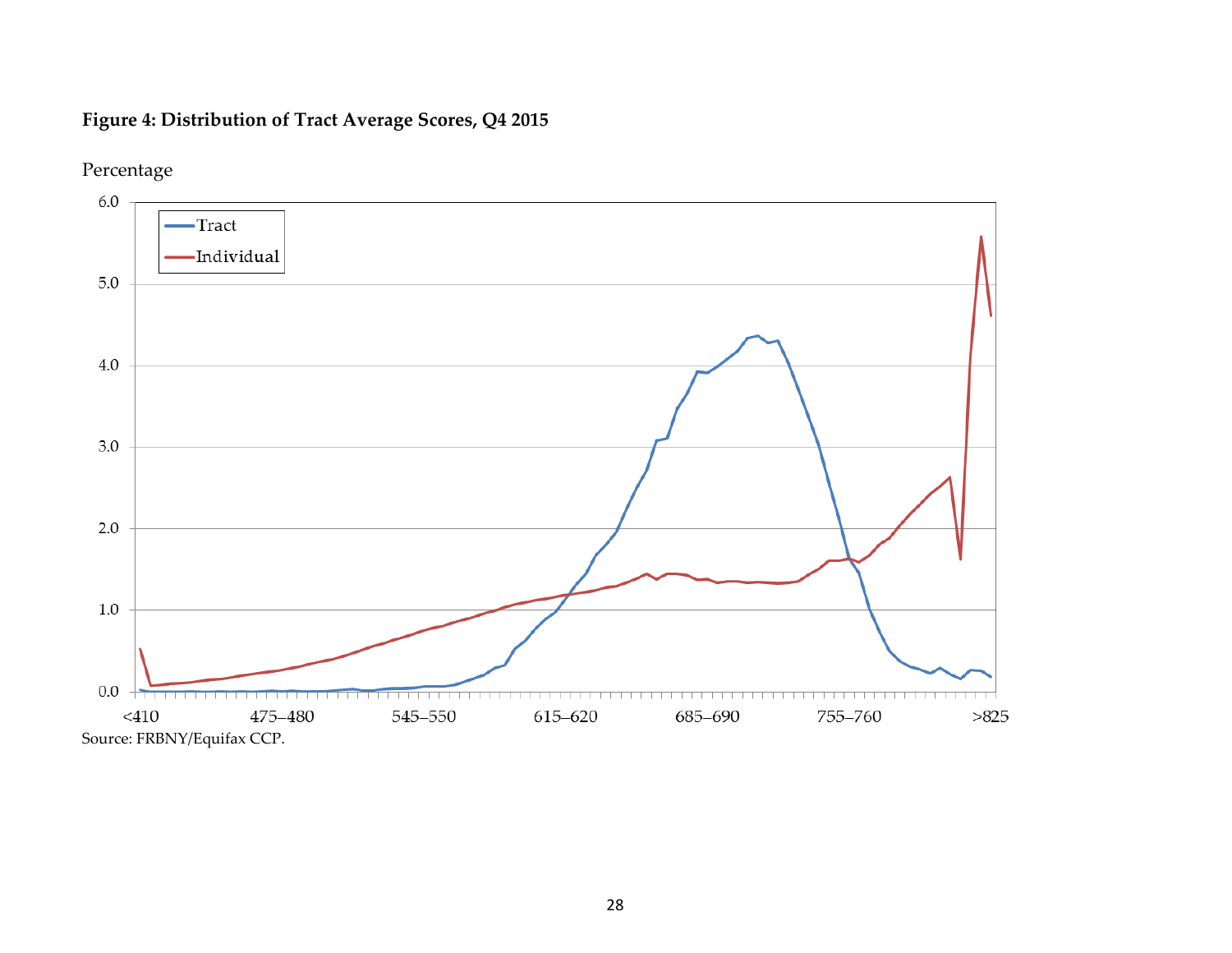

### **Figure 5: Impact of Credit Check Ban on Employment**

Source: Authors' calculations, based on Federal Reserve Bank of New York/Equifax Consumer Credit Panel (FRBNY/Equifax CCP) and U.S. Census Bureau LEHD Origin-Destination Employment Statistics (LODES) data.

Note: This figure reports the results of the regression:

where  $\alpha_i$  are tract-level fixed effects,  $\alpha$  state\*t are state-year pair fixed effects. Observations are tract-year for 2002–2013. The figure shows the beta coefficients and their confidence intervals. Standard errors are clustered by zip.  $\text{lnemp}_{i,t} = \alpha_i + \alpha_{state \times t} + \alpha_{low\, credit \times t} + \beta_t \times \text{low credit}_i \times \text{Years to Ban}_{s,t} + \varepsilon_{i,t},$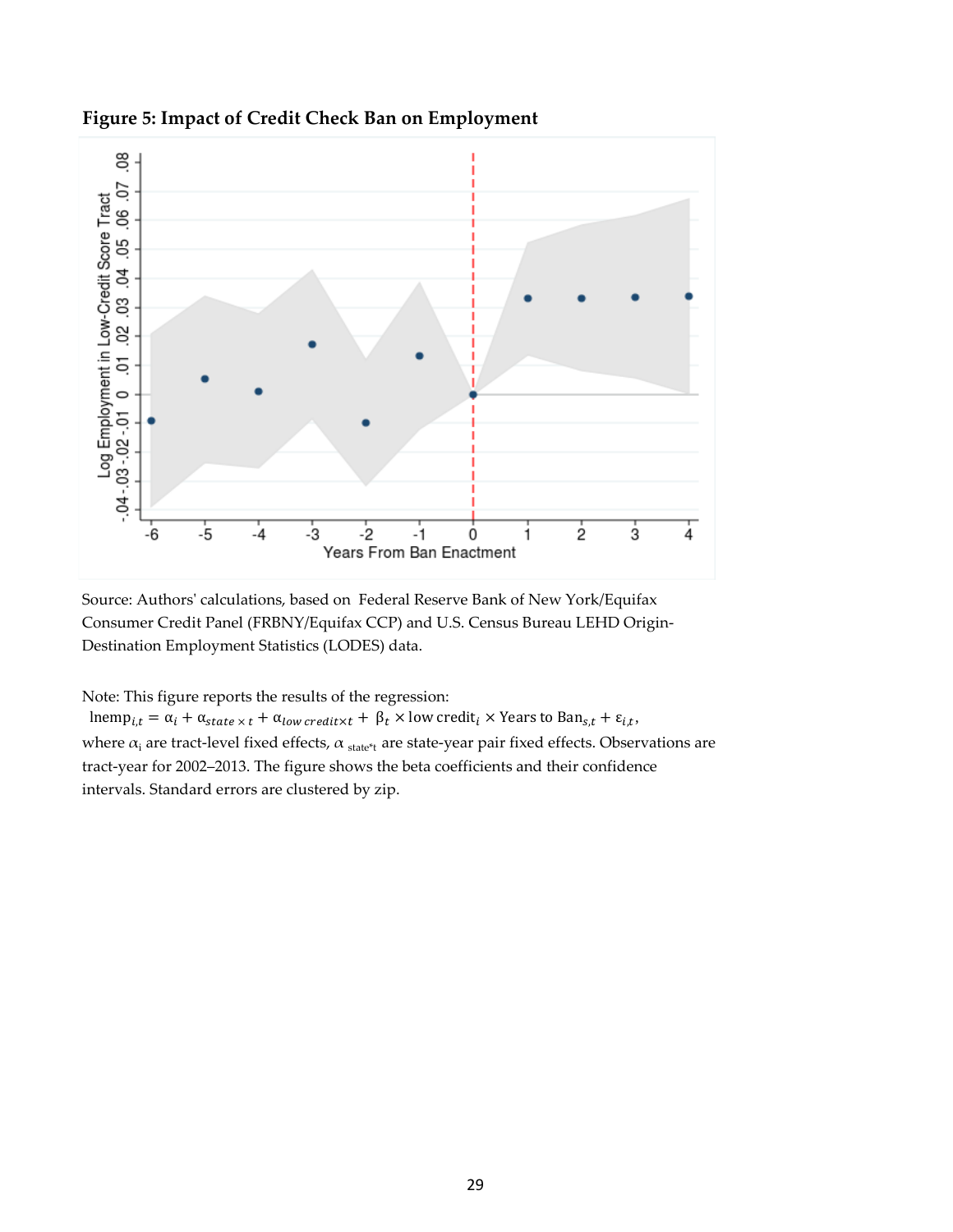## **Figure 6: Impact of Credit Check Ban on Employment by Average Credit Score Range**



Source: Authors' calculations, based on FRBNY/Equifax CCP and LODES data.

Note: This figure reports the results of the regression:

lnemp<sub>i,t</sub> =  $\alpha_i$  +  $\alpha_{state \times t}$  +  $\alpha_c$  × credit check ban<sub>st</sub> +  $\beta_1$  × credit check ban<sub>st</sub> × 1(Credit Bin 1)<sub>i</sub> + … +  $\beta_n \times \text{credit check } \text{ban}_{st} \times 1(\text{Credit Bin } N)_i + \varepsilon_{i,t},$ 

where  $\alpha$ i are tract level fixed effects,  $\alpha_{\text{state*t}}$  are state-year pair fixed effects. Observations are tract-year for 2002–2013. The figure shows the beta coefficients and their confidence intervals. The coefficients measure the relative impact of the ban in tracts with these scores, compared with the benchmark response of tracts with average scores above 670.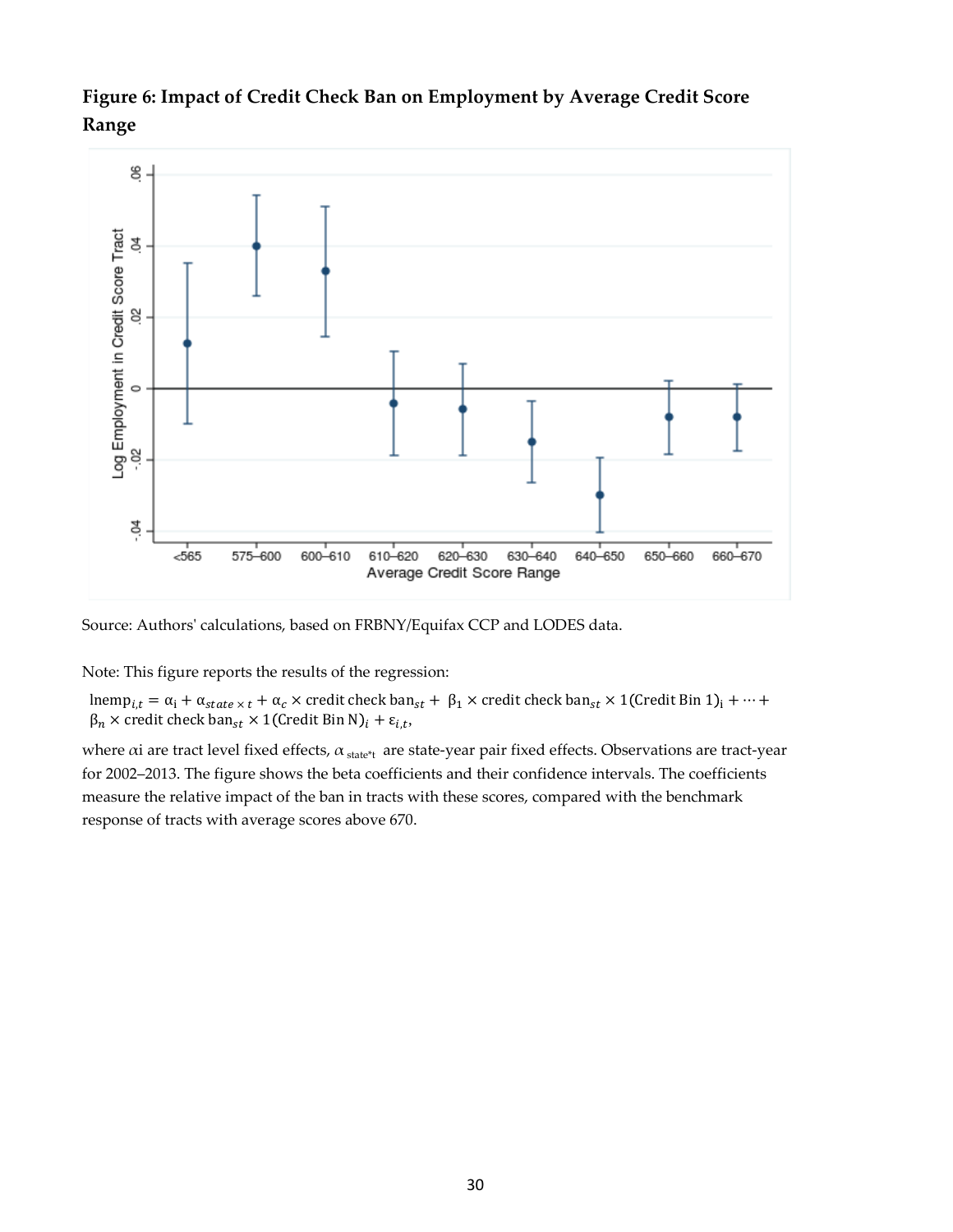### **Table 1: State Credit Check Bans**

| <b>State with Bans</b> | Date | <b>Financial Industry Exception</b> |
|------------------------|------|-------------------------------------|
| California             | 2010 | Yes                                 |
| Colorado               | 2013 | Yes                                 |
| Connecticut            | 2012 | Yes                                 |
| Hawaii                 | 2009 | Yes                                 |
| Illinois               | 2010 | Yes                                 |
| Maryland               | 2011 | Yes                                 |
| Nevada                 | 2013 | Yes                                 |
| Oregon                 | 2010 | Yes                                 |
| Vermont                | 2012 | Yes                                 |
| Washington             | 2007 | No                                  |
|                        |      |                                     |

| New England States Currently Considering                                                                                |                                                    |
|-------------------------------------------------------------------------------------------------------------------------|----------------------------------------------------|
| a Ban as of December 2015                                                                                               | <b>Bills</b>                                       |
| Maine                                                                                                                   | L.D. 1195                                          |
| New Hampshire                                                                                                           | H.B. 357, H.B. 1405 (passed) and S.B. 295 (passed) |
| Massachusetts                                                                                                           | H.B. 1731, H.B. 1744                               |
| Rhode Island                                                                                                            | S.B. 2587                                          |
| Source: Authors' analysis of information from the National Conference of State Legislators and respective state laws in |                                                    |

Source: Authors' analysis of information from the National Conference of State Legislators and respective state laws in each state.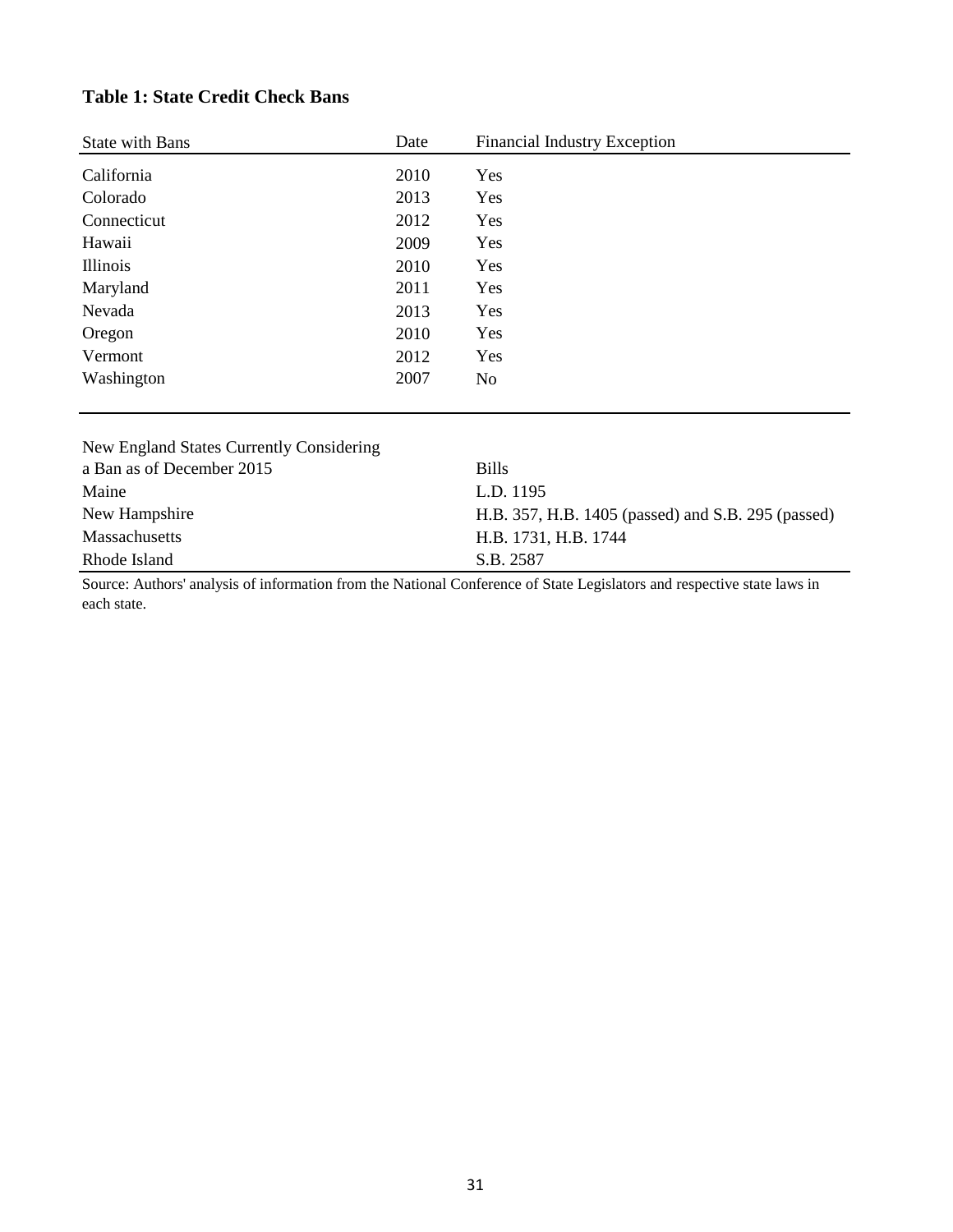| <b>VARIABLES</b>                               | Mean  | Standard<br>Deviation | Min              | Max    | Observations |
|------------------------------------------------|-------|-----------------------|------------------|--------|--------------|
|                                                |       |                       |                  |        |              |
| Tract-Year Level                               |       |                       |                  |        |              |
| <b>Total Employment</b>                        | 1768  | 881.2                 | $\mathbf{1}$     | 16,140 | 591,119      |
| Employment below \$15K                         | 494.3 | 236.7                 | $\mathbf{1}$     | 5,953  | 492,137      |
| Employment from \$15K to \$40K                 | 679.9 | 348.2                 | $\mathbf{1}$     | 4,558  | 492,086      |
| Employment above \$40K                         | 594.6 | 426.8                 | 1                | 7,046  | 491,658      |
| Average Lowest-Quarter Credit Score            | 675.7 | 44.0                  | 531.3            | 784.4  | 591,087      |
| Fraction with Credit Score below 620           | 0.24  | 0.12                  | $\boldsymbol{0}$ | 0.69   | 591,119      |
| Origin Tract-State Destination Pair-Year Level |       |                       |                  |        |              |
| <b>Total Employment</b>                        | 828.4 | 1021.8                | 6                | 16,004 | 1,055,573    |
| Employment with Out-of-State Destination       | 52.6  | 117.3                 | 6                | 3185   | 577,827      |
| City-Year Level                                |       |                       |                  |        |              |
| Share of Postings Requiring a College Degree   | 0.2   | 0.11                  | 0.002            | 0.914  | 27,121       |
| Avg. Years of Experience Required              | 1.22  | 0.65                  | $\boldsymbol{0}$ | 6.41   | 27,121       |
| Average Lowest-Quarter Credit Score            | 682   | 34.54                 | 544.5            | 816    | 27,106       |
| State-Year Level                               |       |                       |                  |        |              |
| <b>Employer Credit Check Per 100 Hires</b>     | 0.165 | 0.073                 | 0.034            | 0.494  | 238          |
| Employer Credit Check Per 100 Unemployed       | 1.268 | 0.648                 | 0.303            | 3.746  | 244          |

## **Table 2: Summary Statistics of Key Variables**

Source: Authors' calculations based on data from the LODES, Equifax, FRBNY/Equifax CCP, and Burning Glass Technologies.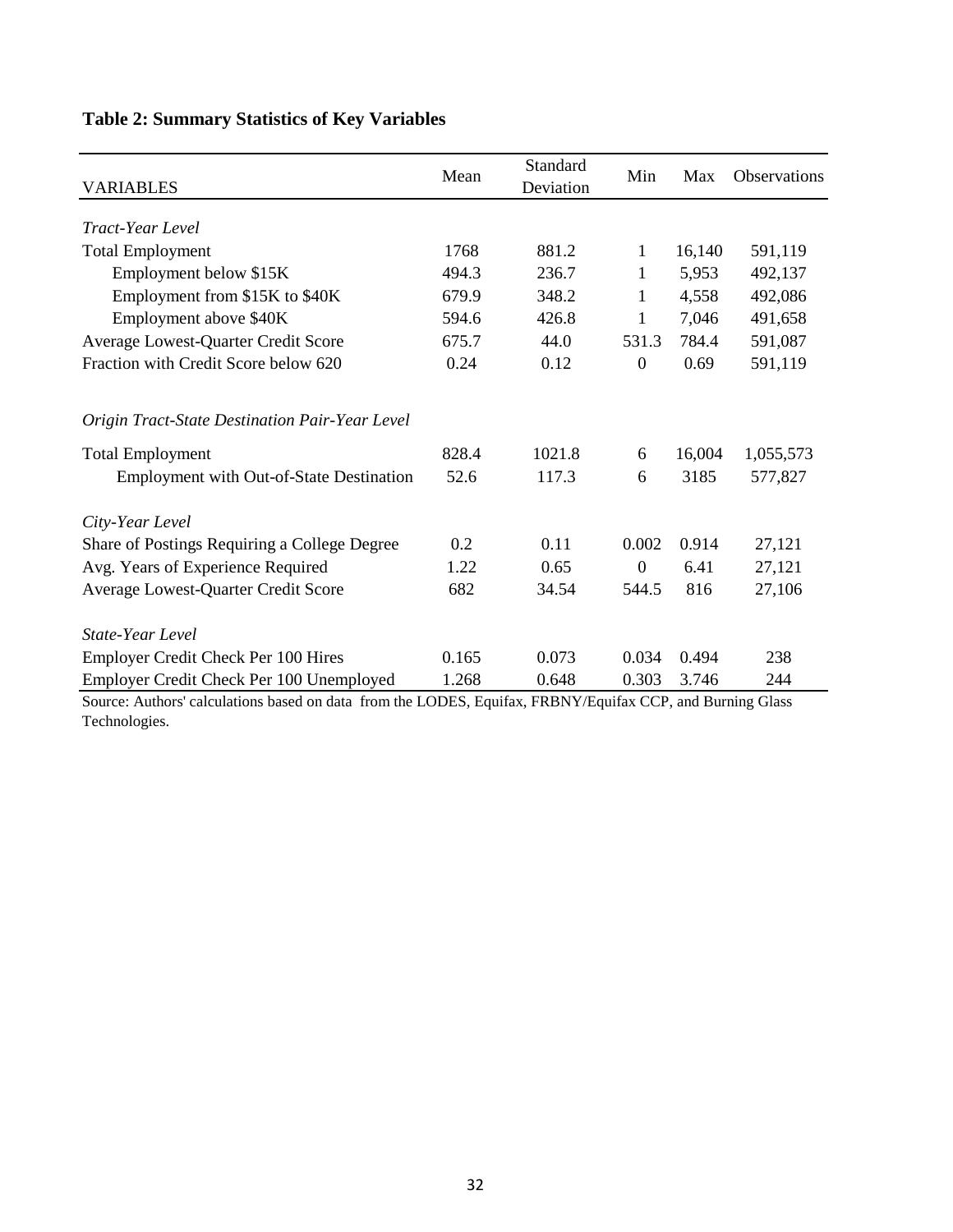|                            | (1)                | (2)                  |
|----------------------------|--------------------|----------------------|
|                            | Checks per 100     | Checks per 100 Hires |
| <b>VARIABLES</b>           | Unemployed $_{it}$ | it                   |
|                            |                    |                      |
| State Credit Ban $_{it}$   | $-0.132**$         | $-0.0114**$          |
|                            | (0.0514)           | (0.00465)            |
| Controls                   |                    |                      |
| <b>State Fixed Effects</b> | X                  | X                    |
| <b>Year Fixed Effects</b>  | X                  | X                    |
| <b>Observations</b>        | 244                | 238                  |
| R-squared                  | 0.936              | 0.937                |

### **Table 3: Impact of Credit Check Ban on Employer Use of Credit Check**

Source: Authors' calculations, based on employer credit check data from Equifax and hires data from Quarterly Workforce Indicators.

Note: The hires data exclude Massachusetts. Observations are state-year for 2009–2014. Standard errors are clustered by state. We drop cells with fewer than 500 checks due to concerns about data error.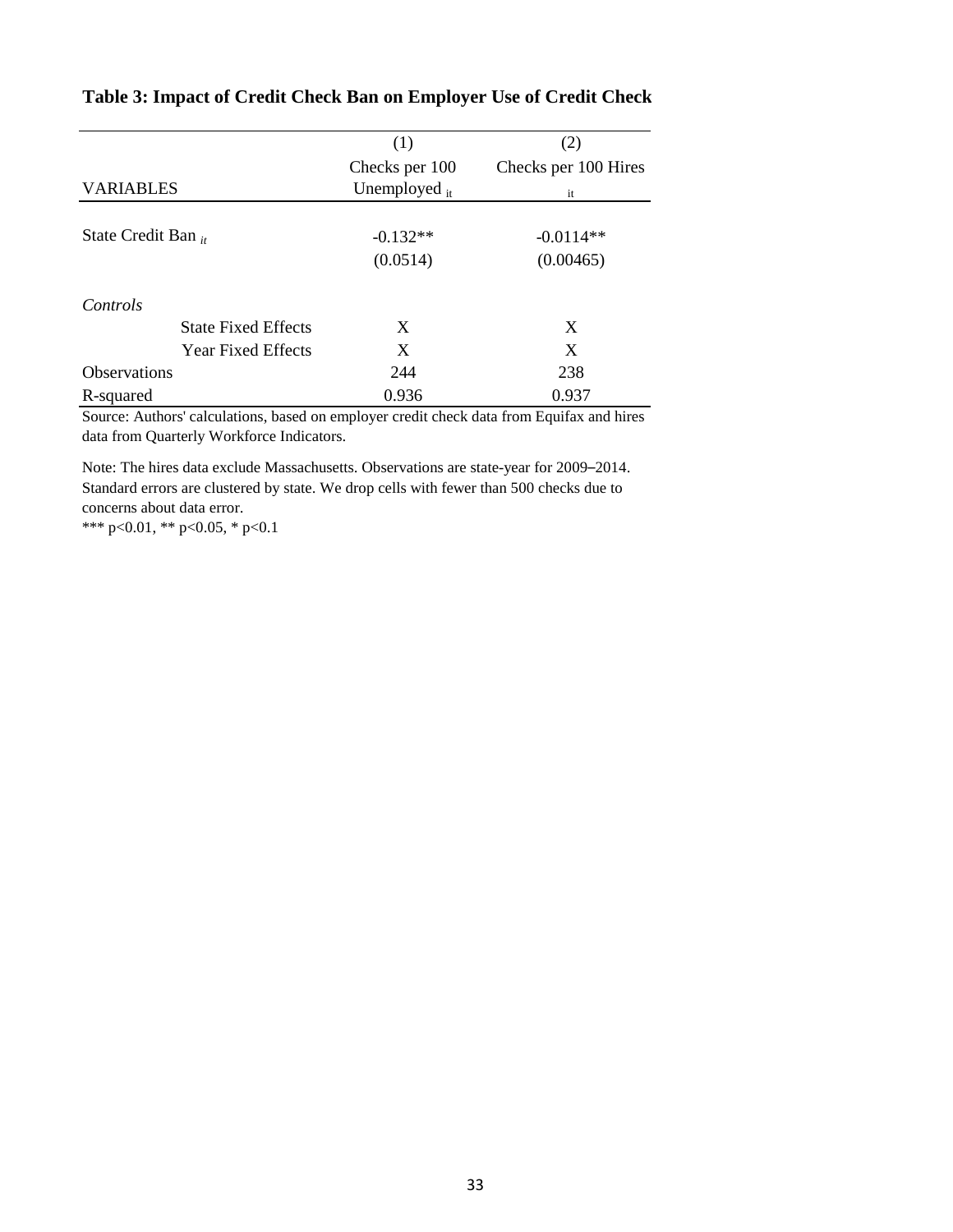|                                                    | (1)                | (2)                | (3)                | (4)                | (5)                       | (6)                |
|----------------------------------------------------|--------------------|--------------------|--------------------|--------------------|---------------------------|--------------------|
|                                                    | Log                | Log                | Log                | Log                | Log                       | Log                |
| <b>VARIABLES</b>                                   | Employment $_{it}$ | Employment $_{it}$ | Employment $_{it}$ | Employment $_{it}$ | Employment $_{it}$        | Employment $_{it}$ |
| Average Score Measure                              |                    |                    |                    |                    |                           |                    |
| Low-Credit Score Tract $_i \times$                 |                    |                    |                    |                    |                           |                    |
| State Credit Ban,                                  | $0.0330***$        | $0.0220**$         | $0.0308***$        |                    |                           |                    |
|                                                    | (0.0116)           | (0.0108)           | (0.0099)           |                    |                           |                    |
| <b>Proportion Measure</b>                          |                    |                    |                    |                    |                           |                    |
| Low-Credit Score Tract $\chi$ $\times$             |                    |                    |                    |                    |                           |                    |
| State Credit Ban,                                  |                    |                    |                    | $0.0230**$         | $0.0186*$                 | $0.0201**$         |
|                                                    |                    |                    |                    | (0.0109)           | (0.0101)                  | (0.0098)           |
| Controls                                           |                    |                    |                    |                    |                           |                    |
| Low-Credit Score Tract $\times$ Year Fixed Effects | X                  | X                  | X                  | X                  | X                         | X                  |
| State $\times$ Year Fixed Effects                  | X                  | X                  |                    | X                  | X                         |                    |
| County $\times$ Year Fixed Effects                 |                    |                    | X                  |                    |                           | X                  |
| <b>State Low-Credit Tract Trends</b>               |                    | X                  |                    |                    | $\boldsymbol{\mathrm{X}}$ |                    |
| <b>Observations</b>                                | 591,119            | 591,119            | 591,119            | 619,632            | 619,632                   | 619,632            |
| R-squared                                          | 0.962              | 0.962              | 0.975              | 0.961              | 0.961                     | 0.974              |

### **Table 4: Impact of Credit Check Ban on Low-Credit Score Tract Employment**

Source: Authors' calculations based on FRBNY/Equifax CCP and LODES data.

Note: This table reports regressions of the form:

 $\ln \text{emp}_{i,t} = \alpha_i + \alpha_{state(county) \times t} + \alpha_{low\, credit\, score \times t} + \beta_t \times \text{credit}\, check\, \text{ban}_{s,t} \times \text{low}\, credit\, score_i + \varepsilon_{i,t},$ 

where the α's control for baseline differences across tracts with tract-level fixed effects, for arbitrary trends at the state or county level with state or county-year pair fixed effects, and for arbitrary, nationwide, low-credit tract trends. Regressions reported in columns (2) and (5) also control for separate linear time trends in employment for low- and higher-credit score tracts by state. Observations are tract-year for 2002–2013. Standard errors are clustered by zip code. The low-credit score measures are, alternately, a dummy for lowest average score for the tract across time falling below 620 or the fraction of scores below 620 exceeding 38 percent. \*\*\* p<0.01, \*\* p<0.05, \* p<0.1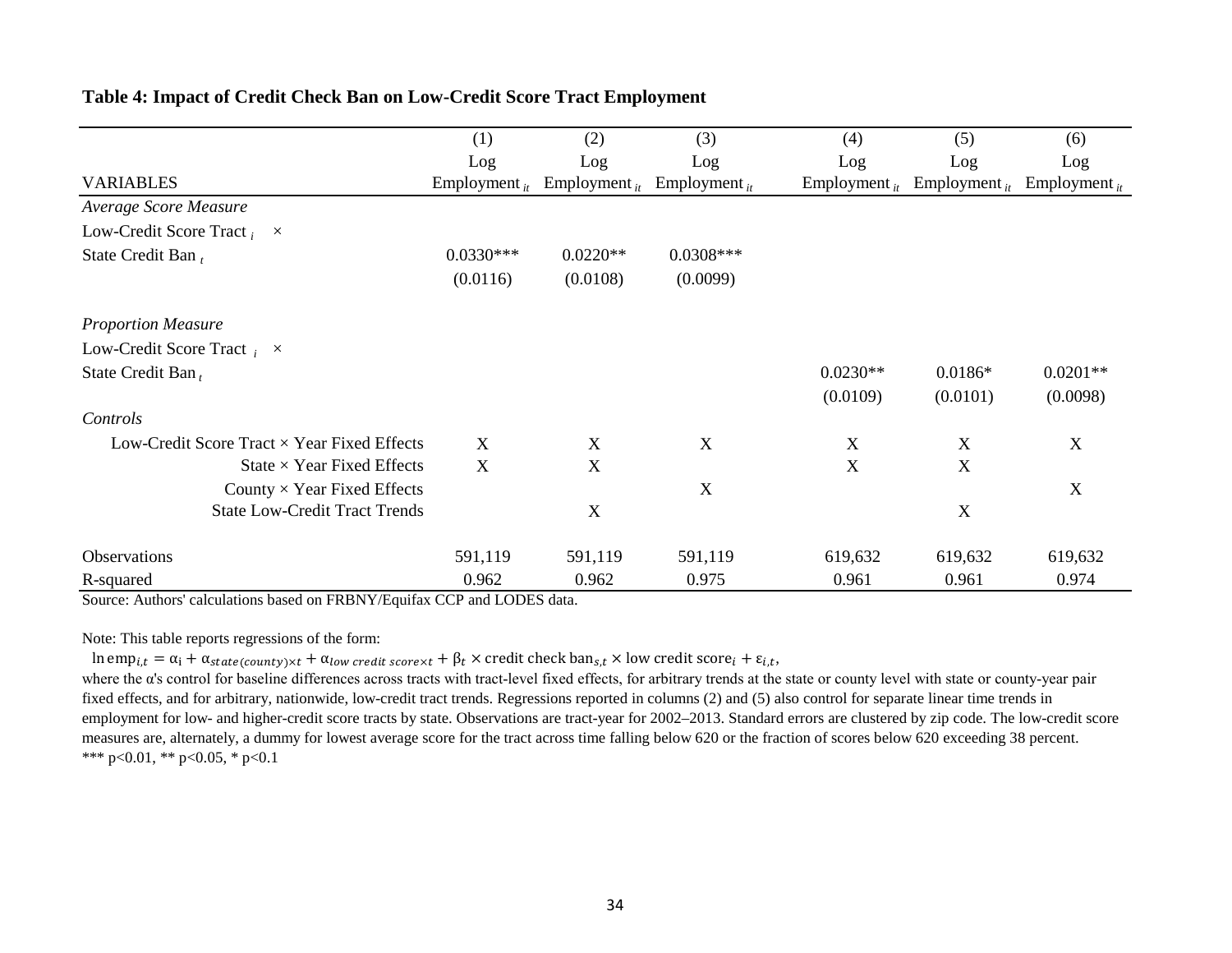|                                         | (1)                | (2)                                          |
|-----------------------------------------|--------------------|----------------------------------------------|
|                                         | Log                | Log                                          |
| <b>VARIABLES</b>                        | Employment $_{it}$ | Employment $_{it}$                           |
| Average Score Measure                   |                    |                                              |
| Low-Credit Score Origin Tract, $\times$ |                    |                                              |
| Destination State Ban $t$               | $0.0867$ ***       | $0.2414***$                                  |
|                                         | (.0240)            | (.0274)                                      |
| <b>Proportion Credit Measure</b>        |                    |                                              |
| Low-Credit Score Origin Tract $\chi$ ×  |                    |                                              |
| Destination State Ban $t$               | $0.0605***$        | $0.2399***$                                  |
|                                         | (.0234)            | (.0267)                                      |
| Controls                                |                    |                                              |
| Origin-Destination Fixed Effects        | X                  | X                                            |
| Destination-Year Fixed Effects          | X                  | X                                            |
| Origin-Year Fixed Effects               | X                  | X                                            |
| Sample                                  |                    | Origin-Destination Pairs with Employment > 5 |
|                                         | All States         | Origin States w/o Ban                        |
| <b>Observations</b>                     | 1,055,573          | 842,746                                      |
| R-squared                               | 0.994              | 0.994                                        |

### **Table 5: Impact of Destination State Credit Check Ban on Origin-Destination Employment**

Source: Authors' calculations based on FRBNY/Equifax CCP and LODES data.

Note: This table reports regressions of the form:

where  $\alpha_{\rm od}$  controls for baseline differences across tract-destination pairs with tract-destination-level fixed effects,  $\alpha_{d^*t}$  controls for arbitrary trends at the destination level with destination-year fixed effects, and  $\alpha_{o^{*t}}$  controls for aggregate outcomes for the tract in the year. These fixed effects allow us to study within-tract year variation. Column (2) restricts the data to tracts in states without a current credit check ban, identifying the effect of cross-border commuting. Because the means of these cells are lower, the same absolute increase in employment is associated with larger log changes, as is evident in the table. Observations are tract-destination year for 2002–2013. Standard errors are clustered by tract. The low-credit score measures are, alternately, a dummy for lowest average score for the tract across time falling below 620 or the fraction of scores below 620 exceeding 38 percent.  $\ln \text{emp}_{o,d,t} = \alpha_{od} + \alpha_{d \times t} + \alpha_{o \times t} + \beta_t \times \text{credit check } \text{ban}_{d,t} \times \text{low credit score}_o + \varepsilon_{o,d,t}$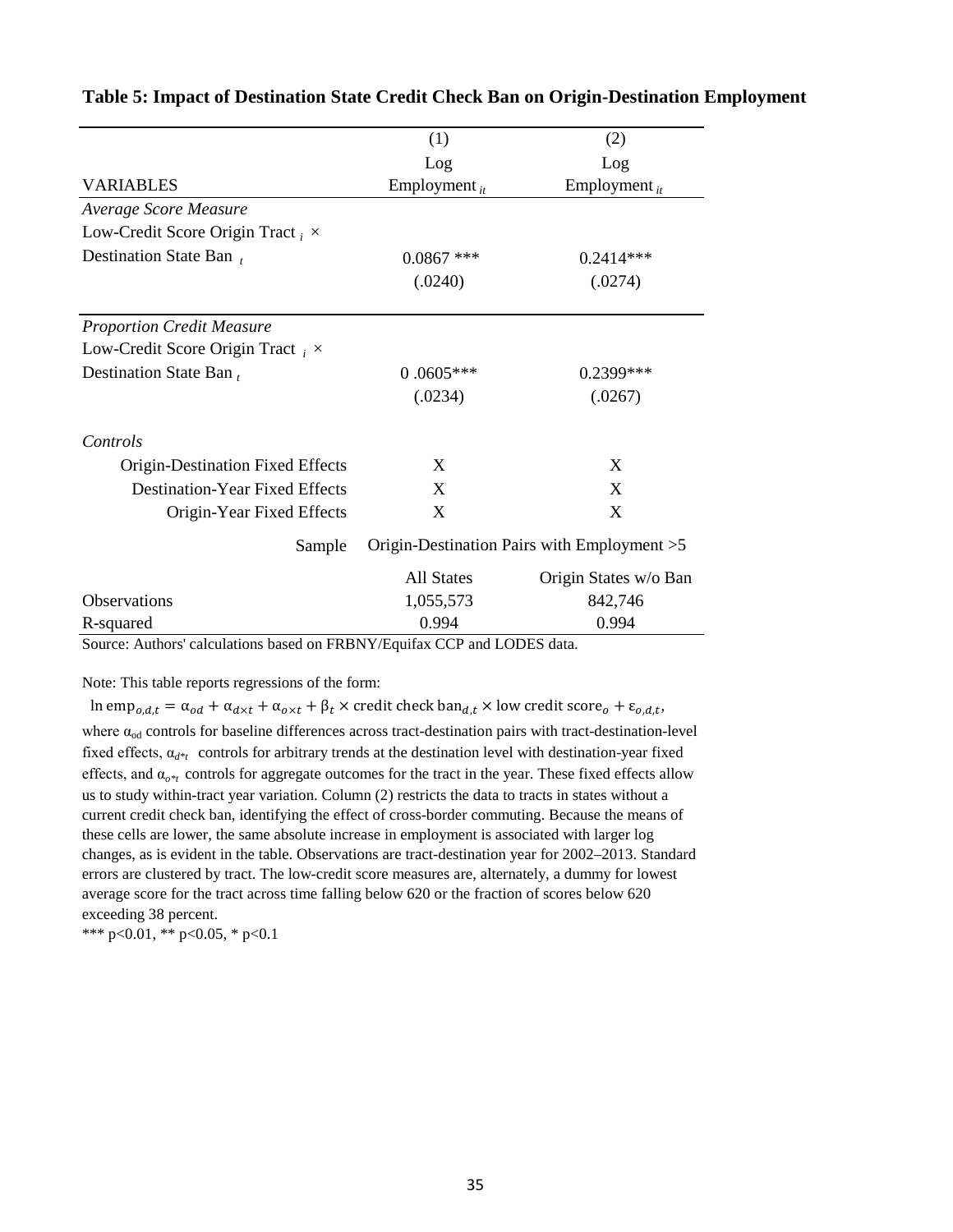|                                       | (1)        | (2)              | (3)        |
|---------------------------------------|------------|------------------|------------|
|                                       |            | Log              |            |
|                                       | Log        | Employment       | Log        |
|                                       | Employment | Wage $> $15K \&$ | Employment |
| <b>VARIABLES</b>                      | Wage<\$15K | Wage<\$40K       | Wage>\$40K |
| Average Score Measure                 |            |                  |            |
| Low-Credit Score Tract $_i$ x         |            |                  |            |
| State Ban $t$                         | 0.00465    | $0.0368***$      | $0.112***$ |
|                                       | (0.00871)  | (0.00935)        | (0.0154)   |
| Controls                              |            |                  |            |
| Low-Credit Tract x Year Fixed Effects | X          | X                | X          |
| State x Year                          | X          | X                | X          |
| <b>Observations</b>                   | 492,137    | 492,086          | 491,658    |
| R-squared                             | 0.962      | 0.965            | 0.967      |

### **Table 6: Impact of Credit Check Ban on Employment by Wage Range**

Source: Authors' calculations based on FRBNY/Equifax CCP and LODES data.

Note: This table reports regressions of the form:

ln emp in wage range $_{i,t} = \alpha_i + \alpha_{state*t} + \alpha_{low\,credit\,score\times t} + \beta_t \times \text{credit}\,check}$  ban<sub>s,t</sub> × low credit score<sub>i</sub> +  $\varepsilon_{i,t}$ ,

where the α's control for baseline differences across tracts with tract-level fixed effects, for arbitrary trends at the state or county level with state or county-year pair fixed effects, and for arbitrary, nationwide, low-credit tract trends. Wage bins are constructed by LODES. Observations are tract-year for 2002–2013. Standard errors are clustered by zip code. The low-credit score measures are, alternately, a dummy for lowest average score for the tract across time falling below 620 or the fraction of scores below 620 exceeding 38 percent.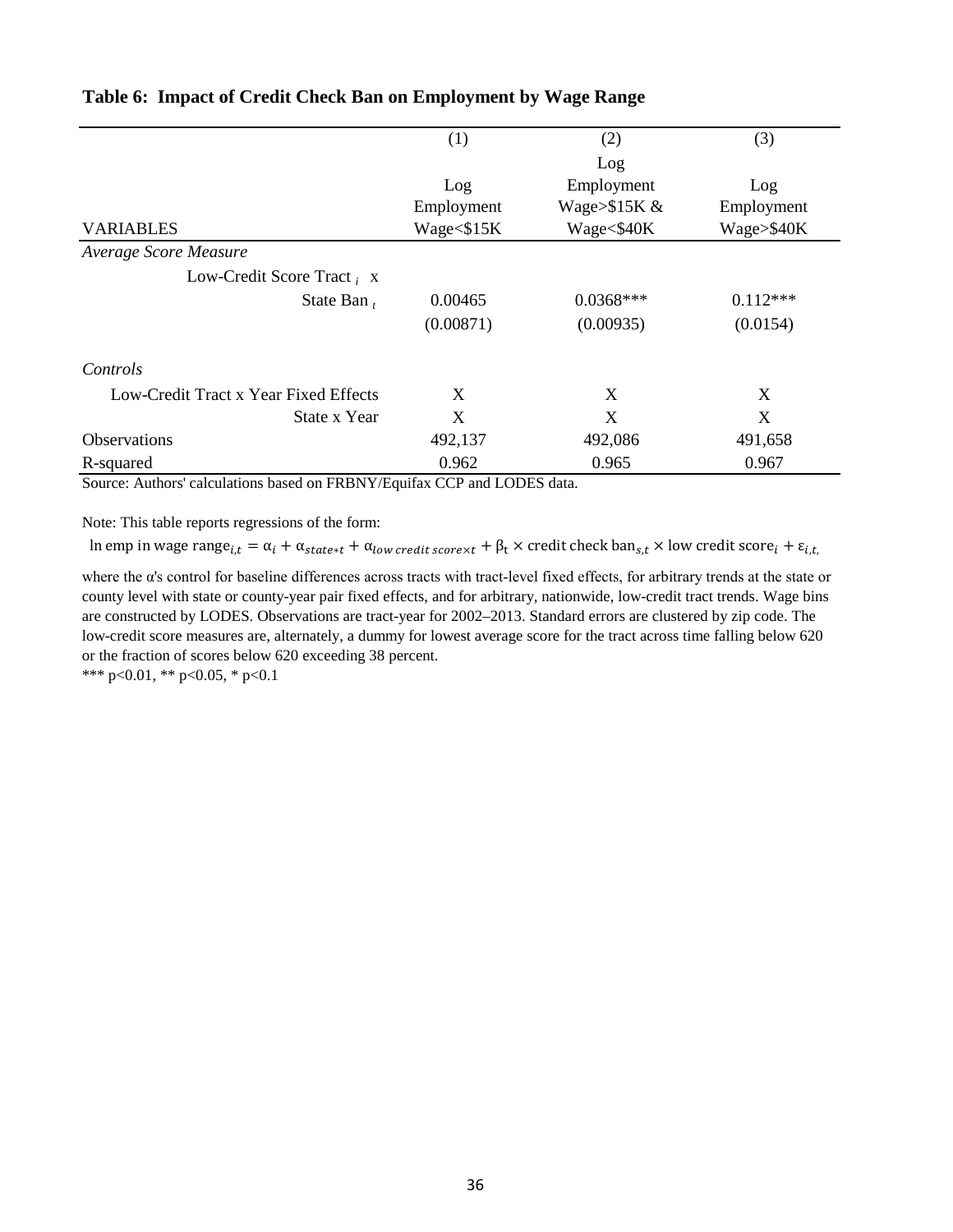| Variables                             | (1)        | (2)        | (3)                | (4)        | (5)         | (6)         | (7)          | (8)         |  |  |
|---------------------------------------|------------|------------|--------------------|------------|-------------|-------------|--------------|-------------|--|--|
|                                       |            |            | Log Employment in: |            |             |             |              |             |  |  |
|                                       |            |            | Transp. $&$        | Other      |             |             |              |             |  |  |
|                                       | Government | Education  | Warehousing        | Services   | Information | Real Estate | Retail Trade | Health Care |  |  |
| Low-Credit Score Tract $\mu \times$   |            |            |                    |            |             |             |              |             |  |  |
| State Credit Ban,                     | $0.193***$ | $0.111***$ | $0.078***$         | $0.077***$ | $0.065***$  | $0.040***$  | $0.029***$   | $0.028***$  |  |  |
|                                       | (0.01)     | (0.008)    | (0.009)            | (0.008)    | (0.01)      | (0.011)     | (0.007)      | (0.007)     |  |  |
| Controls                              |            |            |                    |            |             |             |              |             |  |  |
| Low-Credit Tract x Year Fixed Effects | X          | X          | X                  | X          | X           | X           | X            | X           |  |  |
| State x Year                          | X          | X          | X                  | X          | X           | X           | X            | X           |  |  |
| <b>Observation</b>                    | 486,296    | 490,126    | 488,413            | 487,324    | 485,840     | 483,641     | 491,034      | 490,184     |  |  |
| R-squared                             | 0.909      | 0.931      | 0.914              | 0.918      | 0.903       | 0.875       | 0.948        | 0.95        |  |  |

### **Table 7: Impact of Credit Check Ban on Employment by Industry—Large Response**

Source: Authors' calculations based on FRBNY/Equifax CCP and LODES data.

Note: This table reports regressions of the form:

ln emp in industry  $_{i,t} = \alpha_i + \alpha_{state*t} + \alpha_{low\,credit\,score\times t} + \beta_t \times \text{credit}\,check}$  ban<sub>s,t</sub>  $\times$  low credit score<sub>i</sub> +  $\varepsilon_{i,t}$ ,

where the α's control for baseline differences across tracts with tract-level fixed effects, for arbitrary trends at the state or county level with state or county-year pair fixed effects, and for arbitrary, nationwide, low-credit tract trends. Industry assignments are constructed by LODES. Observations are tract-year for 2002–2013. Standard errors are clustered by zip code. The low-credit score measures are, alternately, a dummy for lowest average score for the tract across time falling below 620 or the fraction of scores below 620 exceeding 38 percent.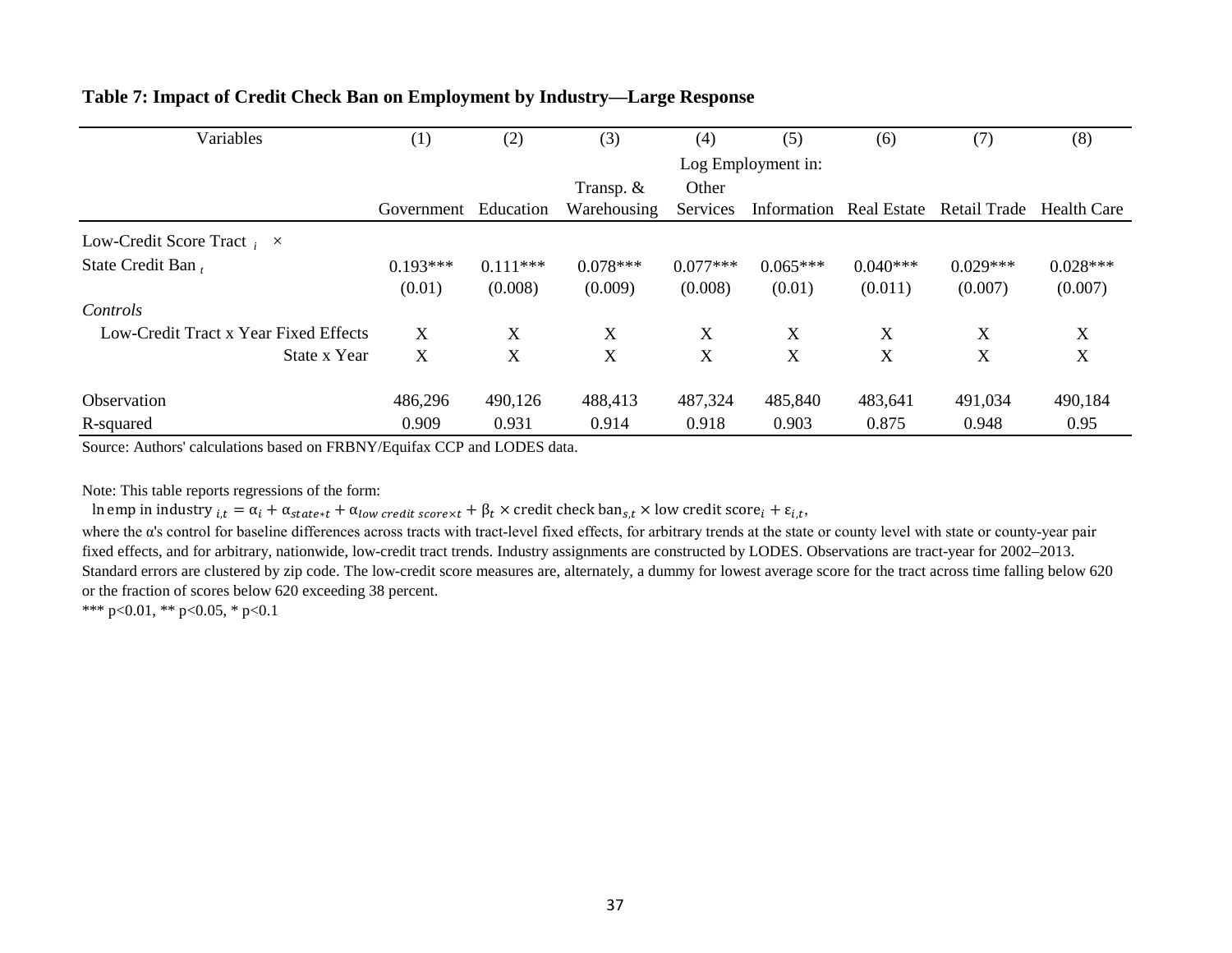| Variables                             | (1)                  | (2)                | (3)          | (4)          | (5)           |
|---------------------------------------|----------------------|--------------------|--------------|--------------|---------------|
|                                       |                      | Log Employment in: |              |              |               |
|                                       | Accommodation $&$    |                    | Finance $\&$ | Professional | Management of |
|                                       | <b>Food Services</b> | Construction       | Insurance    | Services     | Companies     |
| Low-Credit Score Tract $_i \times$    |                      |                    |              |              |               |
| State Credit Ban                      | $-0.023***$          | $-0.023***$        | 0.014        | 0.005        | 0.001         |
|                                       | (0.007)              | (0.008)            | (0.008)      | (0.008)      | (0.013)       |
| Controls                              |                      |                    |              |              |               |
| Low-Credit Tract x Year Fixed Effects | X                    | X                  | X            | X            | X             |
| State x Year                          | X                    | X                  | X            | X            | X             |
| Observation                           | 490,326              | 489,699            | 488,547      | 488,561      | 479,722       |
| R-squared                             | 0.943                | 0.935              | 0.932        | 0.943        | 0.876         |

### **Table 8: Impact of Credit Check Ban on Employment—Small Response**

Source: Authors' calculations based on FRBNY/Equifax CCP and LODES data.

Note: This table reports regressions of the form:

ln emp in industry  $_{i,t} = \alpha_i + \alpha_{state*t} + \alpha_{low\, credit\, scorext} + \beta_t \times \text{credit}\, check\, ban_{s,t} \times low\, credit\, score_i + \varepsilon_{i,t}$ 

where the α's control for baseline differences across tracts with tract-level fixed effects, for arbitrary trends at the state or county level with state or countyyear pair fixed effects, and for arbitrary, nationwide, low-credit tract trends. Industry assignments are constructed by LODES. Observations are tract-year for 2002–2013. Standard errors are clustered by zip code. The low-credit score measures are, alternately, a dummy for lowest average score for the tract across time falling below 620 or the fraction of scores below 620 exceeding 38 percent.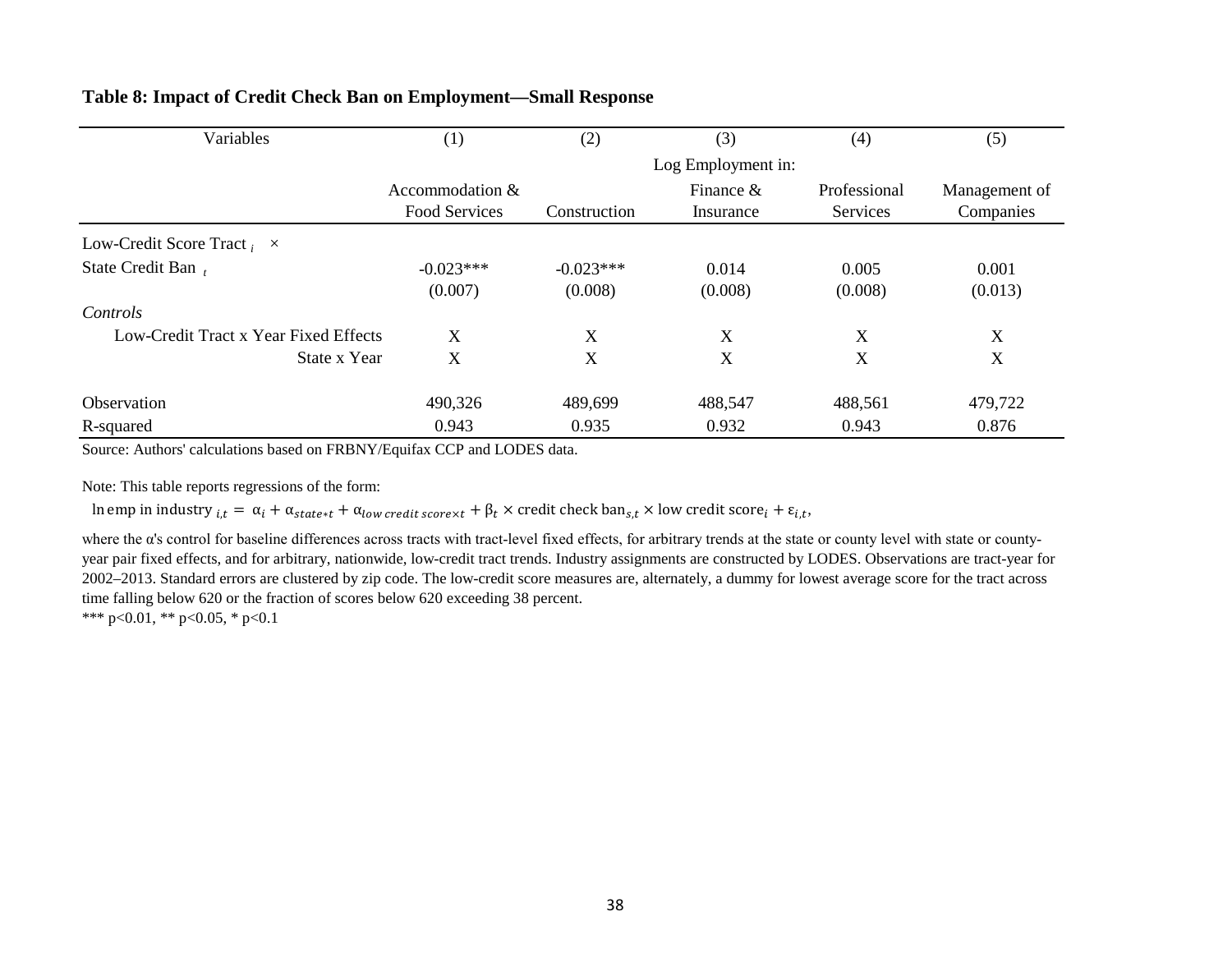| Variables                         | (1)         | (2)         | (3)         | (1)            | (2)            | (3)            |
|-----------------------------------|-------------|-------------|-------------|----------------|----------------|----------------|
|                                   | Share BA    | Share BA    | Share BA    | Log Experience | Log Experience | Log Experience |
|                                   | Required    | Required    | Required    | Required       | Required       | Required       |
| State Credit Ban,                 | $-0.00185$  | $0.00711**$ |             | $0.0364**$     | $0.0420**$     |                |
|                                   | (0.00261)   | (0.00329)   |             | (0.0155)       | (0.0199)       |                |
| Low Credit Score City $_i$ x      | $0.0616***$ | $0.0517***$ | $0.0513***$ | $0.306**$      | $0.258**$      | $0.250**$      |
| State Ban,                        | (0.0180)    | (0.0175)    | (0.0177)    | (0.127)        | (0.112)        | (0.113)        |
| Controls                          |             |             |             |                |                |                |
| <b>City Fixed Effects</b>         | X           | X           | X           | X              | X              | X              |
| Low Credit x Year Fixed Effects   | X           | X           | X           | X              | X              | X              |
| <b>State Trends</b>               |             | X           |             |                | X              |                |
| <b>State x Year Fixed Effects</b> |             |             | X           |                |                | X              |
| Observation                       | 27,121      | 27,121      | 27,121      | 27,139         | 27,139         | 27,139         |
| R-squared                         | 0.785       | 0.793       | 0.802       | 0.794          | 0.789          | 0.807          |

**Table 9: Signal Substitution: Impact of Credit Check Ban on Employer Education and Experience Requirements**

Source: Authors' calculations based on FRBNY/Equifax CCP and Burning Glass Technologies data.

Note: This table reports regressions of the form:

 $\text{skill}_{i,t} = \alpha_i + \alpha_{state*t} + \alpha_{low\,credit\,scorext} + \beta_t \times \text{credit}\,check}$  ban $_{state*t} \times \text{low}\,credit\,score_i + \varepsilon_{i,t}$ ,

where the α's control for baseline differences across tracts with tract-level fixed effects, for arbitrary trends at the state or county level with state or county-year pair fixed effects, and for arbitrary, nationwide, low-credit tract trends. The share of postings requiring a BA and the average years of experience required by all city-year postings are constructed from Burning Glass Technology data. Observations are postal city-years for 2007 and 2010–2013. Standard errors are clustered by city. The low-credit score measure is a dummy for the average score falling below 620.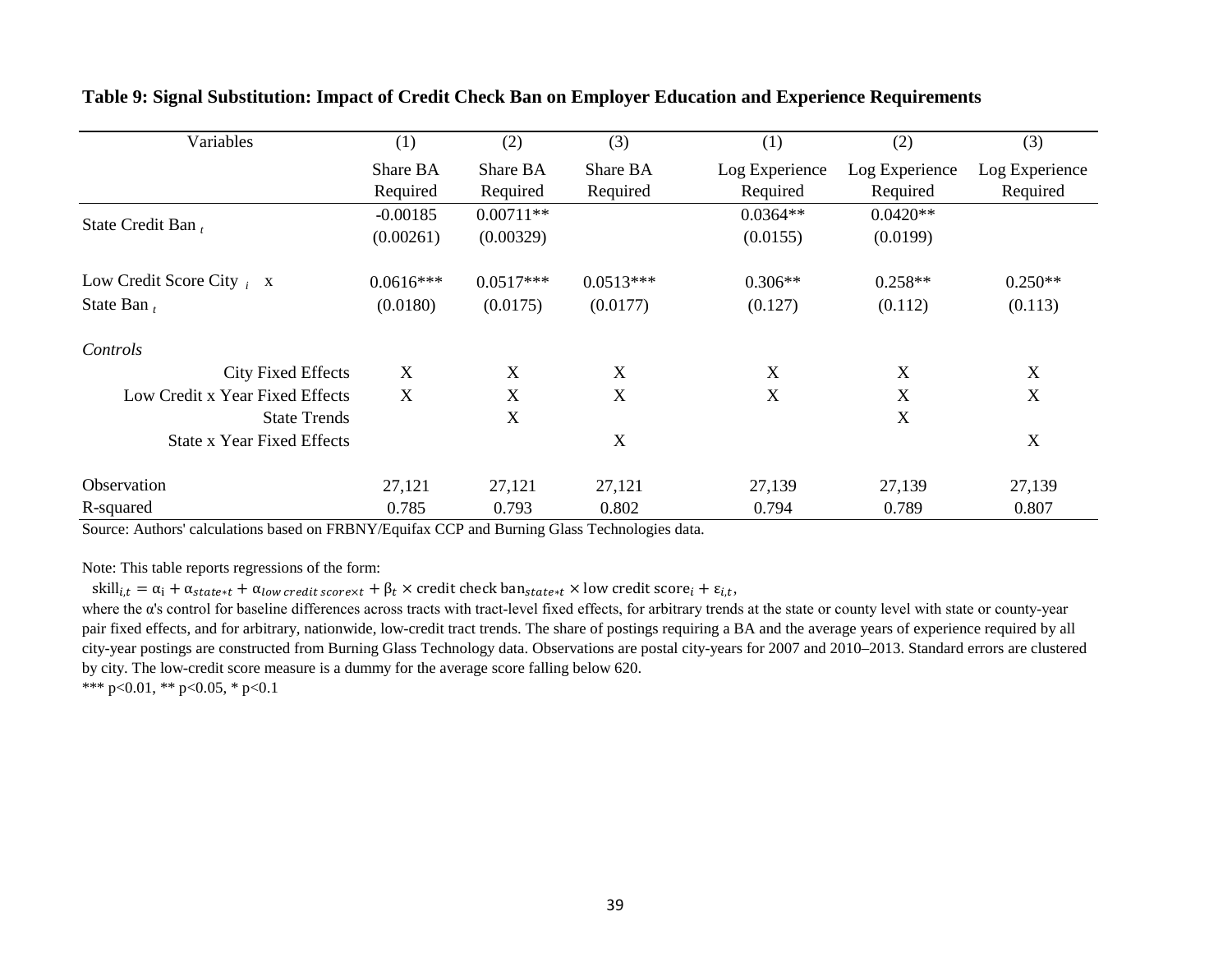|                                   | (1)         | (2)         | (3)         | (4)                     | (5)                    | (6)                  |
|-----------------------------------|-------------|-------------|-------------|-------------------------|------------------------|----------------------|
| <b>VARIABLES</b>                  |             | Unemployed  |             |                         | Unemployed             |                      |
| Black x State Ban                 | $0.0111***$ | $0.0109***$ | $0.0122***$ |                         |                        |                      |
|                                   | (0.00298)   | (0.00289)   | (0.00323)   |                         |                        |                      |
| Young x State Ban                 |             |             |             | $0.00644*$<br>(0.00353) | $0.00716*$<br>(0.0039) | 0.00293<br>(0.00266) |
| Controls                          |             |             |             |                         |                        |                      |
| State x Year                      | X           | X           | X           | X                       | X                      | X                    |
| Black/Young x State               | X           | X           | X           | X                       | X                      | X                    |
| Black/Young x Year                | X           | X           | X           | X                       | X                      | X                    |
| Individual Demographics           |             | X           |             |                         | X                      |                      |
| Black/Young x State Linear Trends |             |             | X           |                         |                        | X                    |
| <b>Observations</b>               | 12,278,302  | 12,278,302  | 12,278,302  | 12,278,302              | 12,278,302             | 12,278,302           |
| R-squared                         | 0.014       | 0.038       | 0.014       | 0.018                   | 0.036                  | 0.018                |

### **Table 10: Vulnerable Populations: Impact of Credit Check Ban on Unemployment of Blacks and Youths**

Source: Authors' calculations based on FRBNY/Equifax CCP and U.S. Census Bureau, American Community Survey.

Note: This table reports regressions of the form:

where the α's control for arbitrary trends for blacks and for states, and for arbitrary racial differences across states. Specification 2 controls for education dummies, age/race dummies where not already controlled for by the fixed effects, and gender. Observations are individual-year for 2005–2013. Standard errors are clustered by state. \*\*\* p<0.01, \*\* p<0.05, \* p<0.1 unemployed<sub>i,t</sub> =  $\alpha_{group-state} + \alpha_{state-year} + \alpha_{black-year} + \gamma X_{i,t} + \beta_t \times \text{credit check } \text{ban}_{st} \times \text{group}_i + \varepsilon_{i,t}$ ,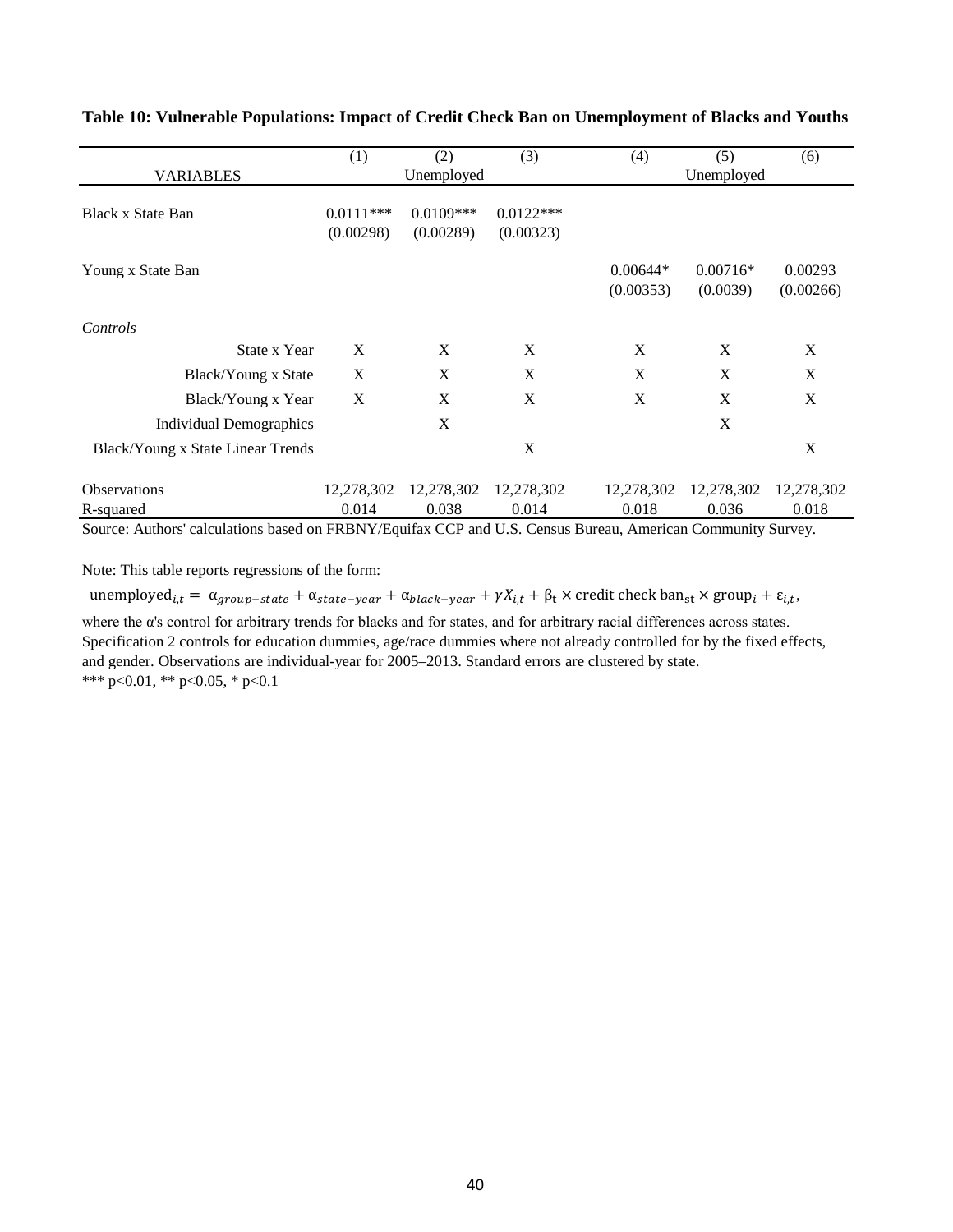# **Appendix**